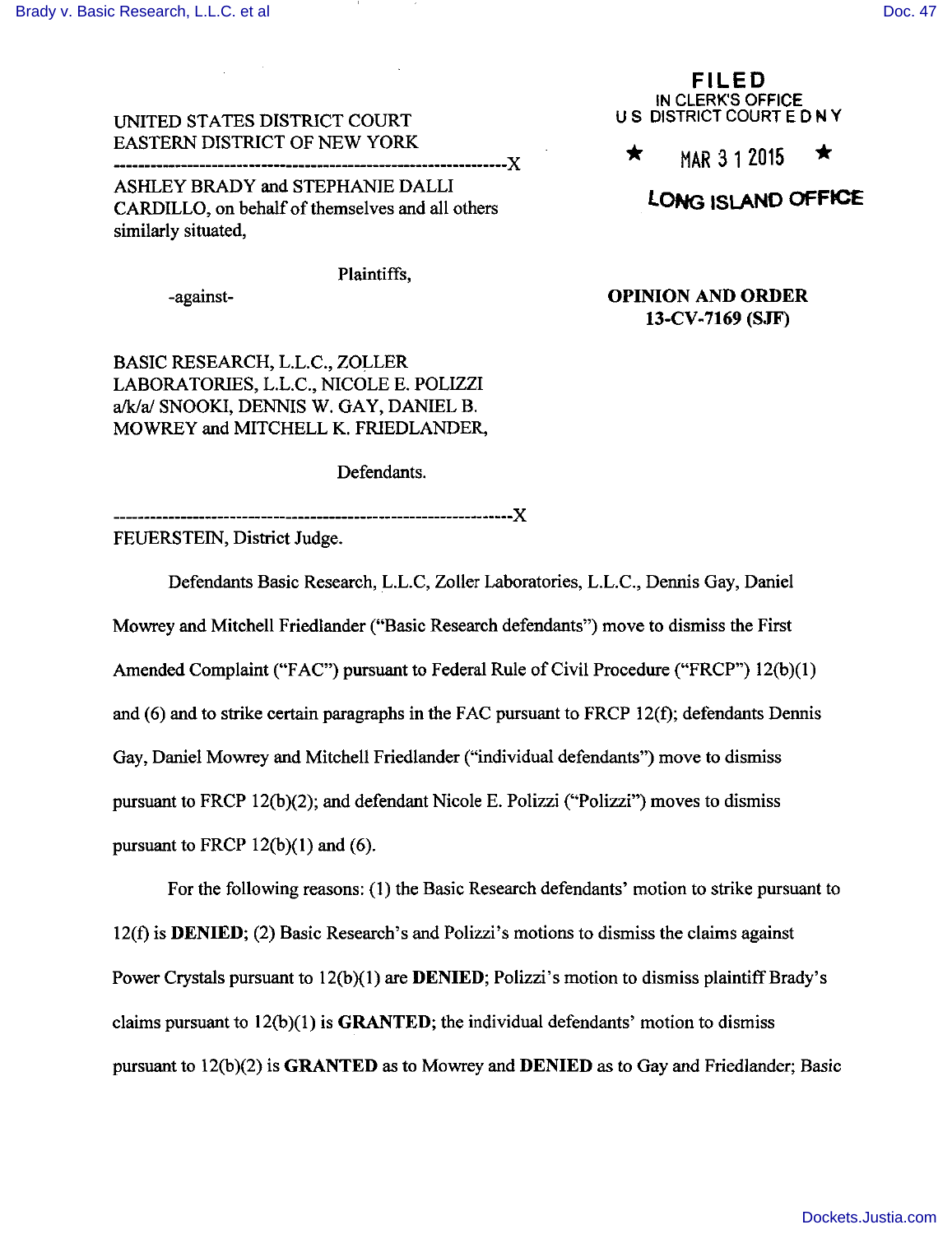Research's motion to dismiss pursuant to 12(b)(6) is **GRANTED** in part and **DENIED** in part; and Polizzi's motion to dismiss pursuant to 12(b)(6) is **GRANTED** in part and **DENIED** in part.

### **I. Background**

This is a proposed class action on behalf of the purchasers of Zantrex-3 ("Zantrex-3"), Zantrex-3 High Energy Fat Burner ("Fat Burner"), and Zantrex-3 Power Crystals ("Power Crystals"; collectively "Zantrex"), which are marketed by defendants as clinically proven weight control supplements. FAC  $\P$  1.

#### *Parties*

Plaintiff Ashley Brady ("Brady") is a citizen of New York who purchased a bottle of Zantrex-3 from a CVS pharmacy located in Nassau County, New York. *Id.* at ¶16. Plaintiff Stephanie Cardillo ("Cardillo") is a citizen of New Jersey who purchased Fat Burner through the Amazon website for delivery to her residence in Snow Hill, Maryland. Id. at  $\P$  17.

Defendant Basic Research, LLC ("Basic Research"), a limited liability company with its principal place of business at 5742 Harold Gatty Drive, Salt Lake City, Utah, develops, manufactures, promotes, markets, distributes, and/or sells Zantrex in the United States. *Id.*  19. Defendant Zoller Laboratories, LLC ("Zoller") is a limited liability company and a wholly owned subsidiary of Basic Research created for the sole purpose of manufacturing, promoting, marketing, distributing, and/or selling Zantrex in the United States; Zoller's corporate office is also 5742 Harold Gatty Drive, Salt Lake City, Utah. *Id.* at  $\P$  23-24. Defendant Dennis Gay ("Gay") is a citizen of Utah and an officer and principal shareholder of Basic Research and Zoller, who formulates, directs, controls or participates in the alleged acts and/or business practices. *Id.* at  $\P$  25. Defendant Daniel Mowrey ("Mowrey") is a citizen of Utah and principal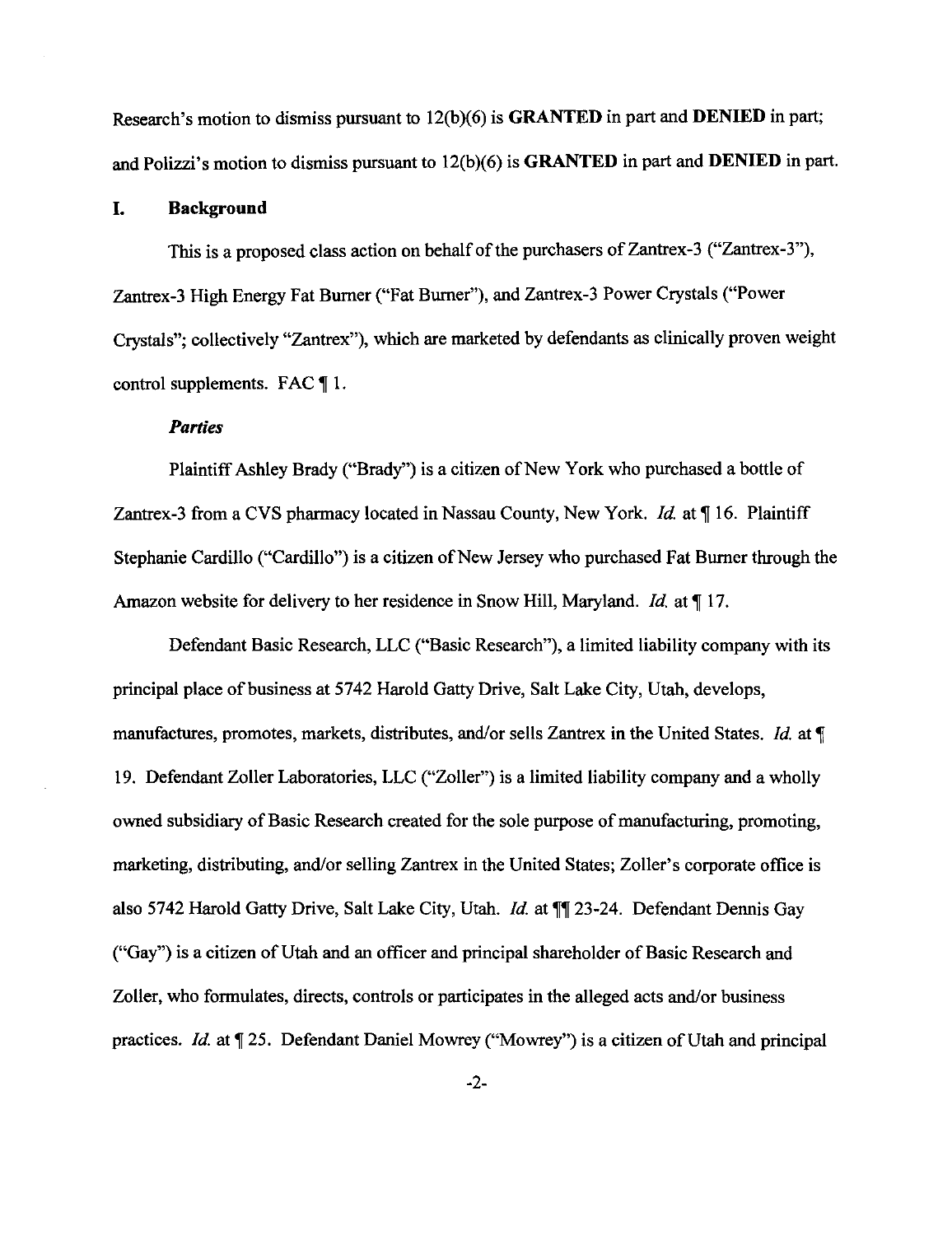shareholder of Basic Research and the Director of Scientific Affairs. *Id.* at  $\mathbb{I}$  28. Defendant Mitchell Friedlander ("Friedlander"), a citizen of Utah, is a marketing consultant in the development, manufacture, endorsement, advertising, marketing and promotion of Zantrex. Id. at ¶ 32. Defendant Nicole E. Polizzi is a citizen of New York and a paid spokesperson for Zoller, and has appeared in nearly every advertisement for Zantrex. *Id.* at 138.

## *Plaintiffs' Claims*

Plaintiffs allege that defendants: (1) violated the Magnuson-Moss Warranty Act, 15 U.S.C. §§ 2301 *et seq.;* (2) breached express warranties; (3) violated New York's General Business Law§ 349; (4) the Maryland Consumer Protection Act; (5) negligently and (6) fraudulently misrepresented Zantrex's effectiveness; and (7) were unjustly enriched.

## **II. Discussion**

#### **A. Basic Research Defendants' Motion to Strike**

#### **1. Legal Standard**

Pursuant to FRCP 12(f), the court may, *sua sponte* or upon motion, "strike from a pleading an insufficient defense or any redundant, immaterial, impertinent, or scandalous matter." "'Immaterial' matter is that which has no essential or important relationship to the claim for relief, and 'impertinent' material consists of statements that do not pertain to, and are not necessary to resolve, the disputed issues.' " *Lynch* v. *Southampton Animal Shelter Found., Inc.,* 278 F.R.D. 55, 63 (E.D.N.Y. 2011) (quoting *In re Methyl Tertiary Butyl Ether (MTBE) Prods. Liab. Litig.,* 402 F. Supp. 2d 434,437 (S.D.N.Y. 2005)). "A scandalous allegation is one that reflects unnecessarily on the defendant's moral character, or uses repulsive language that detracts from the dignity of the court." *Cabble v. Rollieson*, No. 04 Civ. 9413, 2006 WL 464078,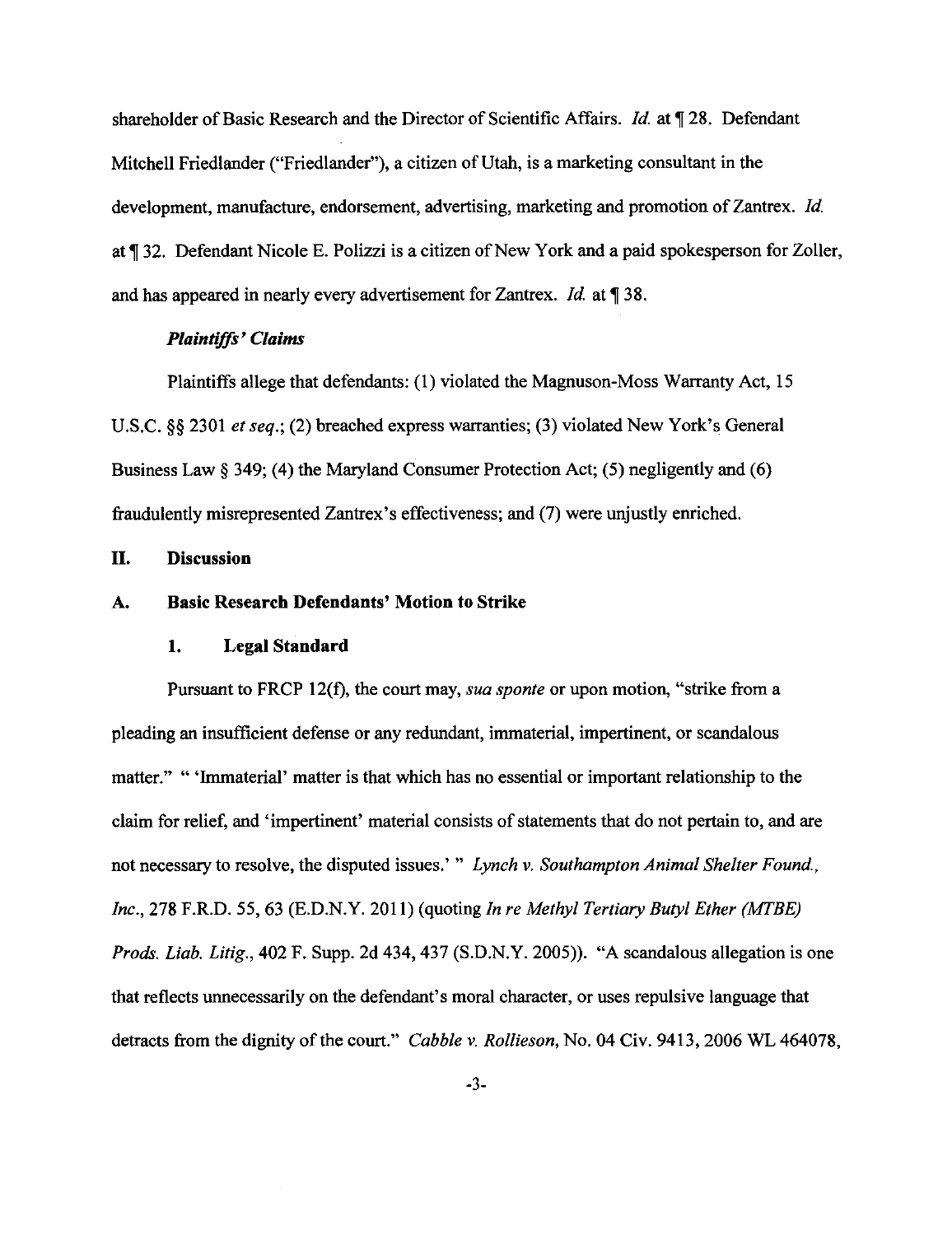at \*II (S.D.N.Y. Feb. 27, 2006)).

"[M]otions to strike 'are not favored and will not be granted unless it is clear that the allegations in question can have no possible bearing on the subject matter of the litigation.' " *Crespo v. New York City Transit Auth.,* No. 01 Civ. 0671,2002 WL 398805, at **\*11** (E.D.N.Y. Jan. 07, 2002)(quoting *Lennon v. Seaman,* 63 F. Supp. 2d 428,446 (S.D.N.Y. 1999)). To prevail on a  $12(f)$  motion, the moving party must demonstrate that: " $(1)$  no evidence in support of the allegations would be admissible; (2) that the allegations have no bearing on the issues in the case; and (3) that to permit the allegations to stand would result in prejudice to the movant." *Roe v. City of New York,* !51 F. Supp. 2d 495, 510 (S.D.N.Y. 2001) (citing *Koch v. Dwyer,* No. 98 Civ. 5519,2000 WL 1458803, at \*I (S.D.N.Y. Sept. 29, 2000)).

# **2. Basic Research Defendants' Motion to Strike Under FRCP 12(f)**

The Basic Research defendants seek to strike paragraphs 33-35 of the FAC on the grounds they are immaterial and impertinent. The paragraphs at issue pertain to defendant Freidlander and relate to past censures by government agencies. The FAC alleges that on September 10, 1985, the United States Postal Service ("USPS") issued "Cease and Desist" and "False Representation" orders against Freidlander in connection with his activities concerning the marketing and sale of weight loss dietary supplements.<sup>1</sup> FAC  $\P$  33. The USPS found that reports cited by Friedlander did not support the products' claims that they: (1) caused weight loss in virtually all users without dieting or exercise; (2) prevented foods from being converted into stored fat; (3) were supported by scientifically sound clinical studies; and (4) allowed obese users

 $<sup>1</sup>$  These supplements are not at issue in this case.</sup>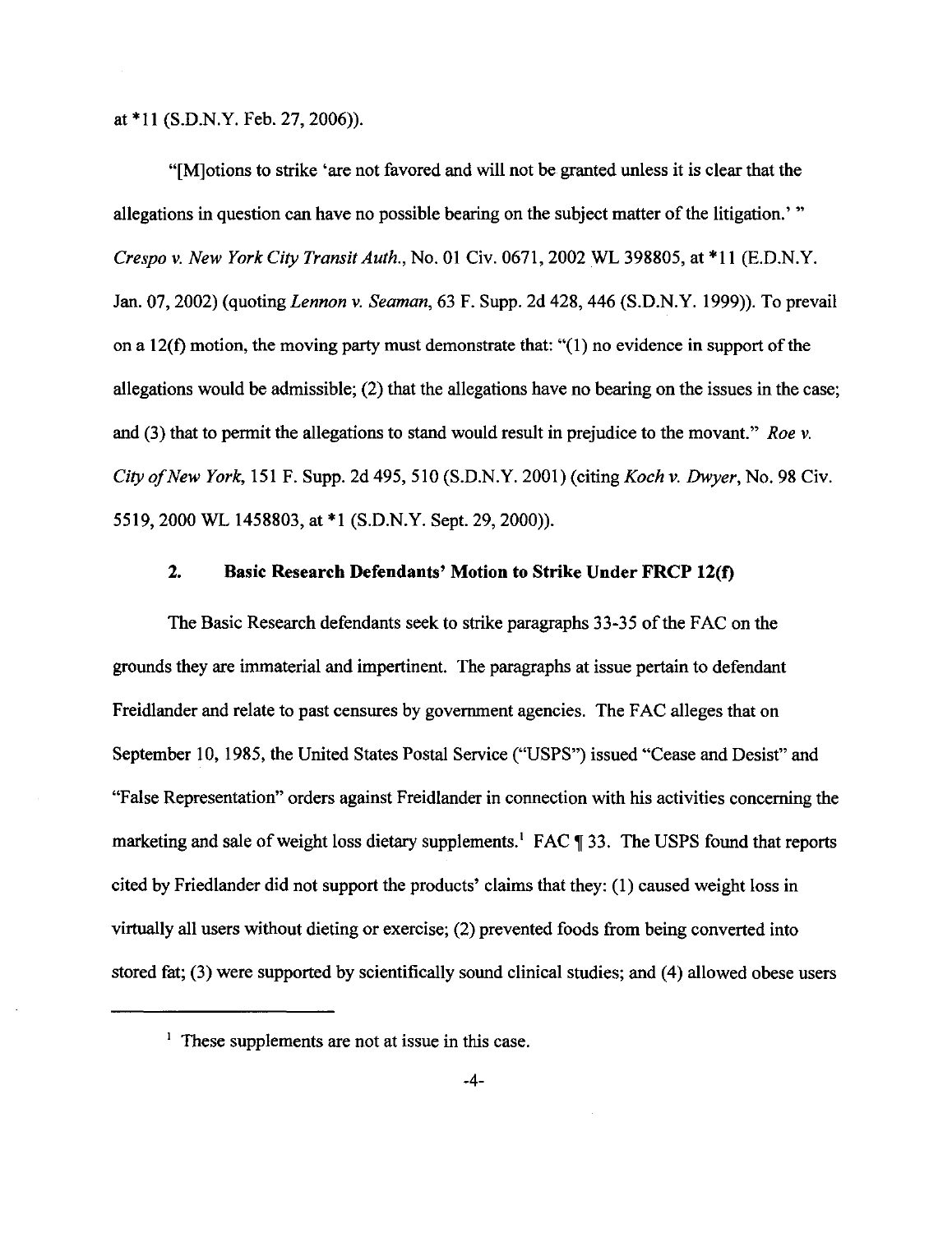to lose weight without changing their eating habits. *!d.* The USPS orders required Friedlander and his companies to cease and desist from further false claims about the effectiveness of the weight loss products. *Id.* 

On September 30, 1985, the USPS issued another decision finding that Friedlander's advertisements for three (3) breast enlargement products were materially false as a matter of fact. FAC ¶ 34. Contrary to Friedlander's advertisements, the products would not cause an increase in breast size and the USPS ordered Friedlander to cease and desist from further false claims about the effectiveness of his products. *!d.* 

On February 26, 1986, following a six (6) day bench trial in an action brought by the Department of Justice and the Federal Trade Commission, the Southern District of Florida permanently enjoined Friedlander from advertising that his products caused weight loss without requiring users to restrict calorie intake or exercise. *Id.* at  $\P$  35.

Plaintiffs argue that the allegations are not offered as evidence of Friedlander's character,<sup>2</sup> but to show his knowledge, intent and willfulness, which are admissible purposes under Federal Rule of Evidence ("FRE") 404(b)(2), which provides: "[t]his evidence may be admissible for another purpose, such as proving motive, opportunity, intent, preparation, plan, knowledge, identity, absence of mistake, or lack of accident."

"The Second Circuit follows an 'inclusionary' approach to 'other crimes, wrongs, or acts' evidence, that is, such evidence is admissible to prove matters other than the defendant's criminal

<sup>&</sup>lt;sup>2</sup> Federal Rule of Evidence  $404(b)(1)$  provides: "Evidence of a crime, wrong, or other act is not admissible to prove a person's character in order to show that on a particular occasion the person acted in accordance with the character.".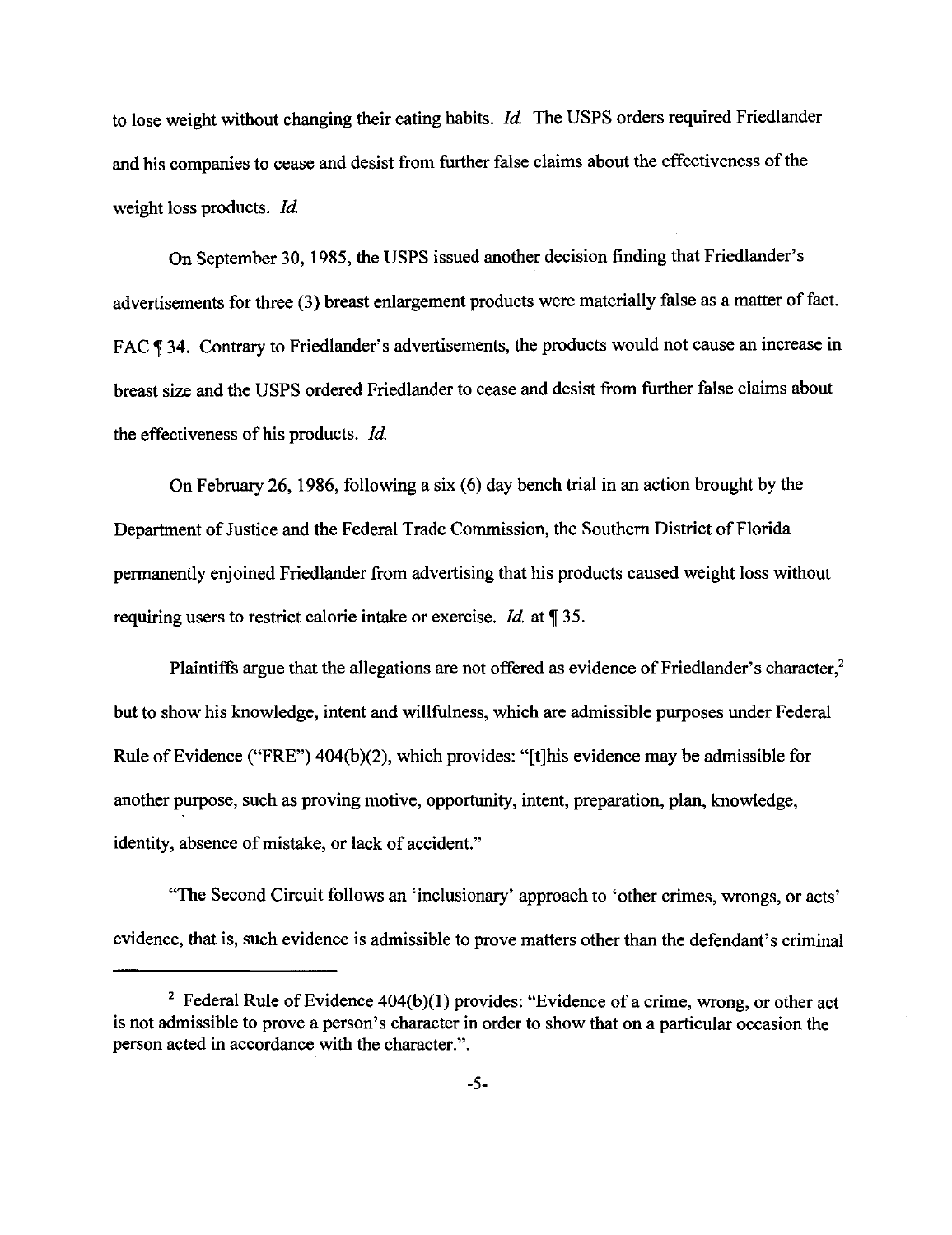propensity." *Carojino v. Forester,* 450 F. Supp. 2d 257,271 (S.D.N.Y. 2006) (citing *United States v. Pascarella,* 84 F.3d 61, 69 (2d Cir. 1996); *United States v. Ortiz,* 857 F.2d 900,903 (2d Cir. 1988); *Ismail v. Cohen,* 706 F. Supp. 243,252 (S.D.N.Y. 1989)).

Evidence supporting the allegations is admissible under  $FRE 404(b)(2)$  to demonstrate that defendant: (1) intended to defraud plaintiffs by making false representations concerning Zantrex; (2) knew plaintiffs would rely upon the false representations; and (3) knew that making such false statements about his weight loss products was actionable. *See Tuccillo v. Geisha*  NYC, LLC, 635 F. Supp. 2d 227, 236 n.4 (E.D.N.Y. 2009) (finding evidence of a prior attempt to register an identical or virtually identical mark "highly probative" on the issue of intent and knowledge under FRE 404(b)).

The allegations have bearing on this case because the nature of the false advertising claims for which Friedlander was censured, i.e., weight loss and breast enhancement, are virtually identical to the FAC's allegations concerning Friedlander's weight loss claims with respect to Zantrex. *See, e.g.*, FAC  $\P\P$  7, 56-61. Although permitting the allegations to stand may result in prejudice to Friedlander, their probative value outweighs any prejudice. *See* Fed. R. Evid.  $403^3$ ;  $404(b)$ . In addition, this evidence may be used to impeach Friedlander's credibility. For these reasons Basic Research defendants' motion to strike is denied.

 $3$  "The court may exclude relevant evidence if its probative value is substantially outweighed by a danger of one or more of the following: unfair prejudice, confusing the issues, misleading the jury, undue delay, wasting time, or needlessly presenting cumulative evidence."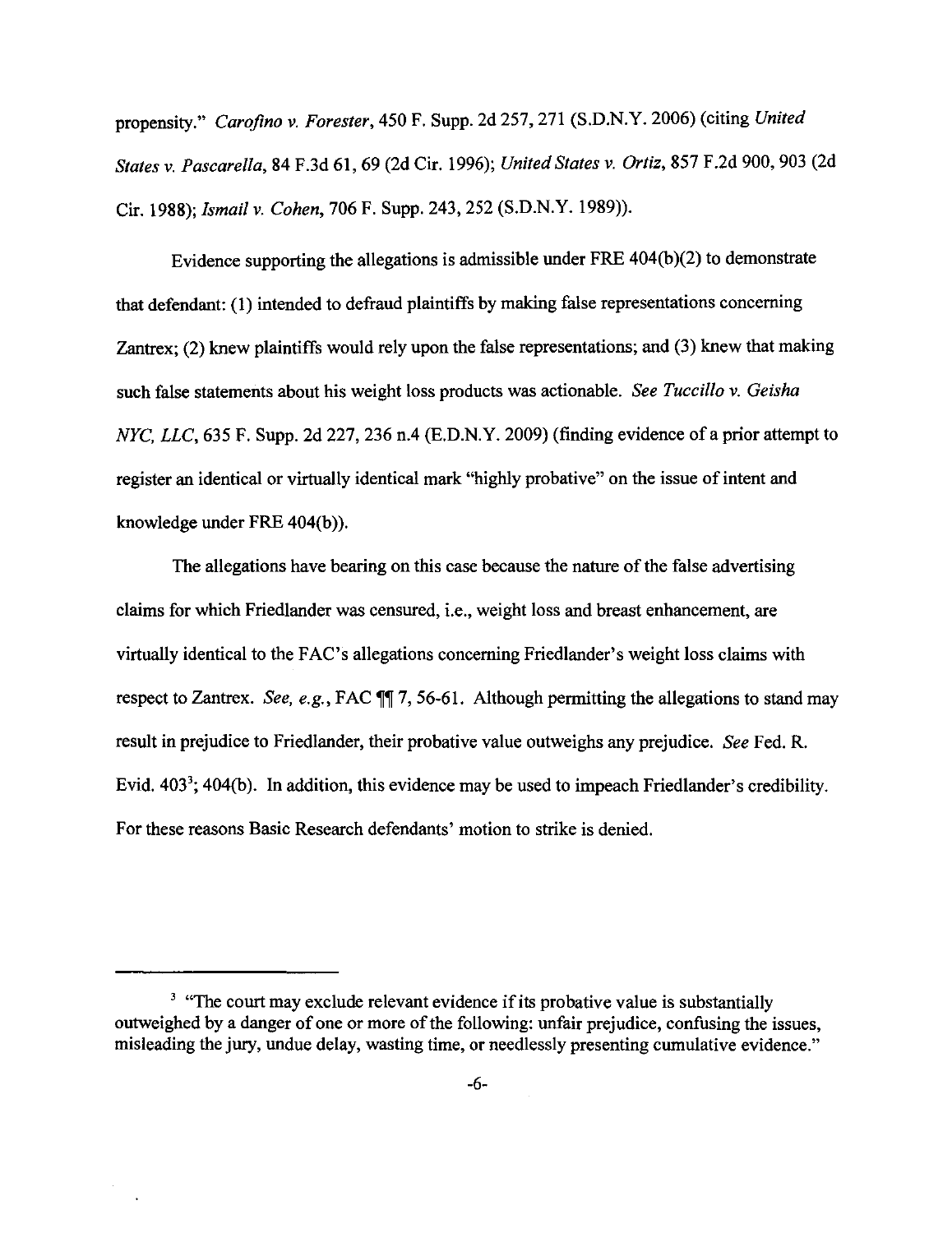# **B. Basic Research Defendants' and Polizzi's Motions to Dismiss Pursuant to FRCP 12(b)(l)**

#### **1. Legal Standard**

Pursuant to Article III, § 2 of the United States Constitution, the jurisdiction of the federal courts is limited to "Cases" and "Controversies," which "restricts the authority of the federal courts to resolving 'the legal rights of litigants in actual controversies.' " *Genesis Healthcare Corp. v. Symczyk,* 133 S. Ct. 1523, 1528 (2013) (quoting *Valley Forge Christian Col!. v. Ams. United for Separation of Church and State, Inc.,* 454 U.S. 464,471 (1982)). Thus, federal courts require that a party have a legally cognizable interest in a case's outcome to "ensure[] that the Federal Judiciary confines itself to its constitutionally limited role of adjudicating actual and concrete disputes, the resolutions of which have direct consequences on the parties involved." *!d.* 

Where there is no case or controversy, FRCP 12(b)(1) provides that a party may move to dismiss a case for lack of subject matter jurisdiction. *See Makarova v. United States,* 201 F.3d 110, 113 (2d Cir. 2000) ("A case is properly dismissed for lack of subject matter jurisdiction under Rule  $12(b)(1)$  when the district court lacks the statutory or constitutional power to adjudicate it."). In order to survive a defendant's motion to dismiss for lack of subject matter jurisdiction, a plaintiff must allege facts "that affirmatively and plausibly suggest that it has standing to sue." *Amidax Trading Grp. v. S. WLF.T. SCRL,* 671 F.3d 140, 145 (2d Cir. 2011). In deciding such a motion, the Court may consider materials beyond the pleadings, *Makarova,* 201 F.3d at 113, and must "accept as true all material factual allegations in the complaint," *Atl. Mut. Ins. Co. v. Balfour MacLaine Int'l Ltd.,* 968 F.2d 196, 198 (2d Cir. 1992).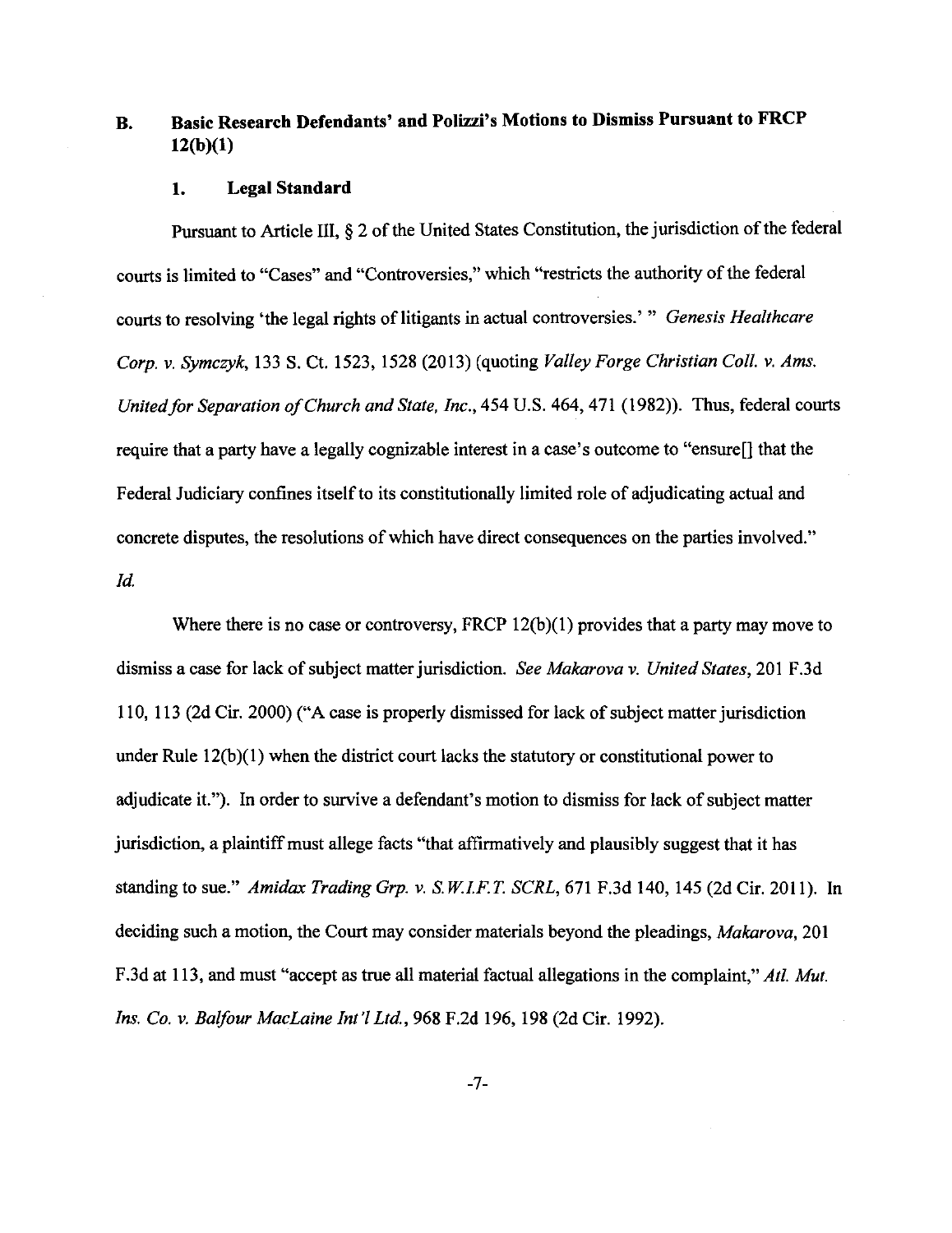#### **2. Basic Research Defendants' and Polizzi's 12(b)(l) Motions**

Basic Research defendants and Polizzi move to dismiss plaintiffs' claims against Power Crystals because the FAC fails to allege that either named plaintiff used Power Crystals and therefore states no injury-in-fact.

"The hallmark of a case or controversy is the presence of adverse interests between parties who have a substantial personal stake in the outcome of the litigation." *Evans v. Lynn,*  537 F.2d 571,591 (2d Cir. 1975). Standing to sue, in the Constitutional sense, "is the showing by a plaintiff that his particular grievance meets this standard, the 'essence' of which is the presence of'injury in fact' suffered by the plaintiff as a result of the defendant's actions." *!d.*  (internal footnotes omitted). "'Article III standing consists of three 'irreducible' elements: (1) *injury-in-fact,* which is a 'concrete particularized' harm to a 'legally protected interest'; (2) *causation* in the form of a 'fairly traceable' connection between the asserted injury-in-fact and the alleged actions of the defendant; and (3) *redressability,* or a non-speculative likelihood that the injury can be remedied by the requested relief.' " *In re Vivendi Universal, S.A. Sec. Litig.,*  605 F. Supp. 2d 570, 574 (S.D.N.Y. 2009) (quoting *WR. Huff Asset Mgmt. Co., LLC v. Deloitte*  & *Touche LLP,* 549 F.3d 100, 106-07 (2d Cir. 2008)).

Plaintiffs contend that under *NECA-IBEW Health* & *Welfare Fund v. Goldman Sachs* & *Co.*, 693 F.3d 145, 158 n.9 (2d Cir. 2012),<sup>4</sup> similar arguments are premature at the pleading stage

<sup>&</sup>lt;sup>4</sup> The Second Circuit held that the district court mistakenly assumed that plaintiff, a health and welfare fund, could serve as class representative only on behalf of individuals who had purchased the same securities. *NECAIBEW Health* & *Welfare Fund v. Goldman Sachs* & *Co.,*  693 F.3d 145, 158 n.9 (2d Cir. 2012). "What the district court thought was a 'standing' issue was in reality a class certification issue." *!d.*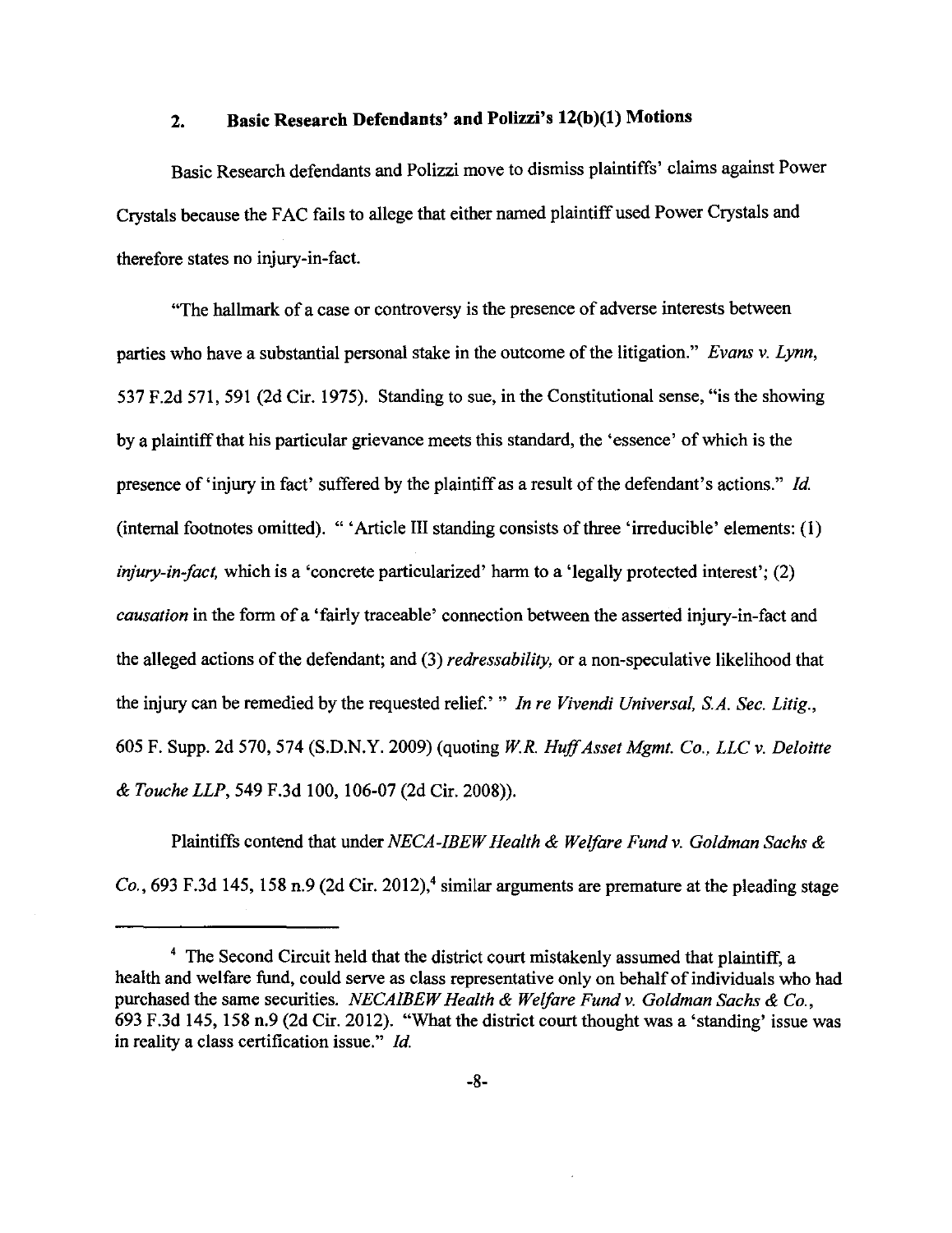and should be addressed at the class certification stage. In *DiMuro v. Clinique Labs., LLC,* 572 Fed. App'x 27,29 (2d Cir. 2014), the Second Circuit distinguished NECA, holding that when identical representations are in different offering documents, where they are made does not effect the allegation that the representations are false.<sup>5</sup> *Id.* 

The FAC alleges that Zantrex advertises that it provides "rapid weight loss and incredible energy." FAC  $\P$  56. Zantrex-3 is "the first and only non-ephedra 'diet pill' with a kick," that is a "new category of bifurcated weight-loss compounds providing both rapid weight loss and incredible energy combined into a single power-packed Super Pill." *Id.* at  $\parallel$  57. Fat Burner allegedly provides the same high energy component that the Zantrex brand is famous for and contains a clinically tested fat burner. *Id.* at  $\parallel$  60. Power Crystals, allegedly Zantrex-3 in a different form, is described as "the same high-energy weight-loss formula as the original Zantrex-3, but in a convenient great tasting drink mix." *Id.* at  $\P 61$ .

"Courts are split as to whether plaintiffs have standing to assert claims relating to products they themselves did not purchase, but which are substantially similar to products they did purchase." *Quinn v. Walgreen Co.,* 958 F. Supp. 2d 533, 541 (S.D.N.Y. 2013). "Some federal courts have held, as a matter of law, that a plaintiff lacks standing to assert ciaims relating

<sup>&</sup>lt;sup>5</sup> In *DiMuro*, by contrast, the seven (7) different products at issue had different ingredients and defendant Clinique had made different advertising claims for each product. 572 Fed. App'x at 29. The court held that unique evidence would be required to prove that each product's advertising claims were false and misleading and thus, claims by the purchaser of one (I) product would not raise concerns "nearly identical" to claims by purchasers of a different product, and accordingly, the class had no standing to brings claims for the unpurchased products. Jd.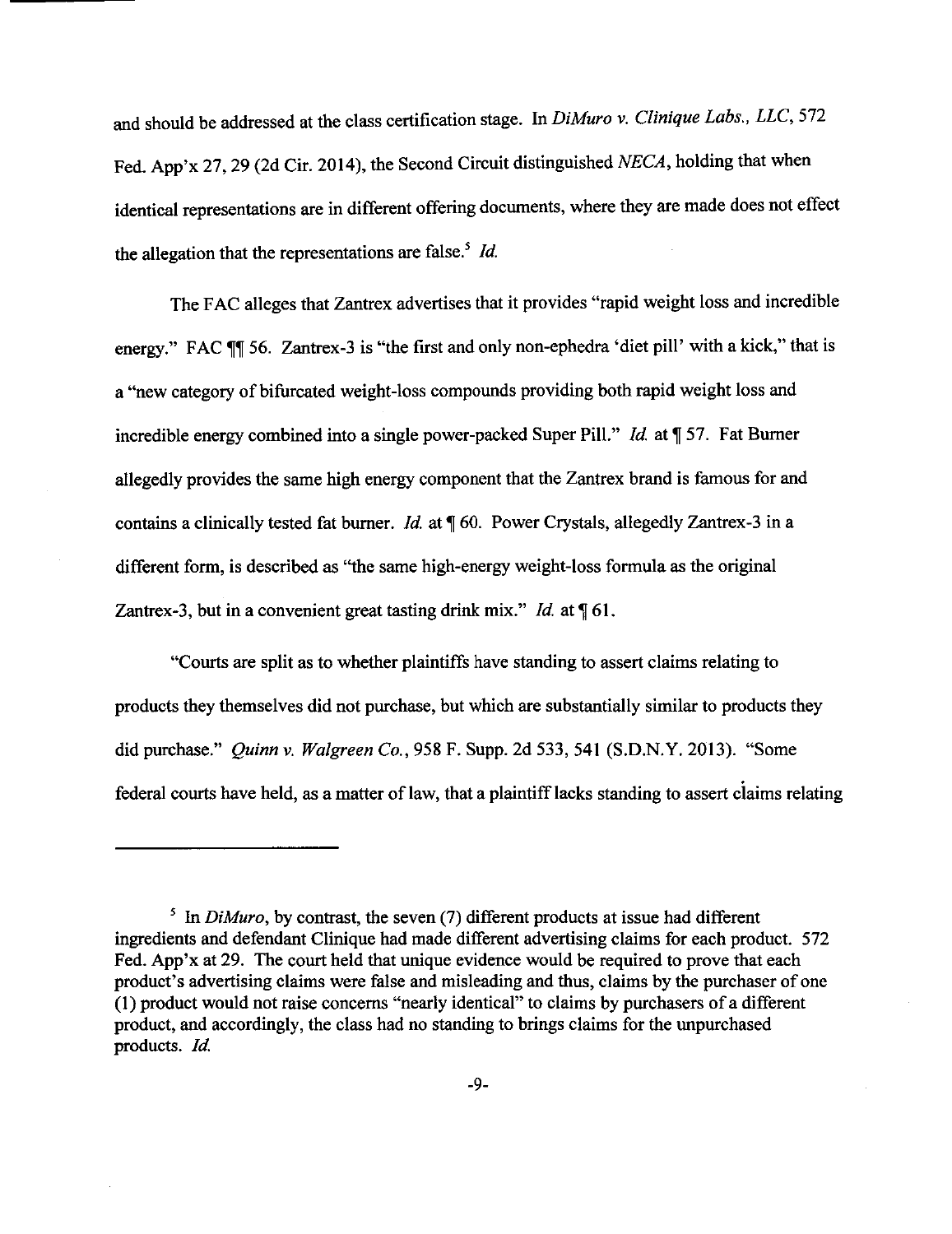to products they did not purchase." *Jove/ v. !-Health, Inc.,* No. 12 Civ. 5614,2013 WL 5437065, at \*10 (E.D.N.Y. Sept. 27, 2013) (citing cases). "Other courts have held that 'the standing inquiry is more appropriately resolved on a motion for class certification.' *"Quinn,* 958 F. Supp. 2d at 541 (quoting *Brown v. Hain Celestial Group, Inc.,* 913 F. Supp. 2d 881, 890 (N.D. Cal. 2012)). "Accordingly, such courts routinely deny rule 12(b)(l) motions to dismiss and, instead, reserve the standing analysis until a motion for class certification." *Id.* (citing *Forcellati v. Hyland's Inc.,* 876 F. Supp. 2d 1155, 1161 (C.D. Cal. 2012)) ("[W]e agree with the numerous recent decisions that have concluded that Defendants' argument is better taken under the lens of typicality or adequacy of representation, rather than standing.").

"[W]here courts have held that plaintiffs may have standing to assert claims for unnamed class members based on products the plaintiffs themselves did not purchase, the 'critical inquiry seems to be whether there is sufficient similarity between the products purchased and not purchased.' " *Jovel*, 2013 WL 5437065, at \*10 (quoting *Astiana v. Dreyer's Grand Ice Cream*, *Inc.,* No. 11 Civ. 2910, 2012 WL 2990766, at \*11 (N.D. Cal. July 20, 2012)).

Accepting the FAC's allegations regarding the similarities of the Zantrex-3 product line as true, there are sufficient similarities between the purchased products and Power Crystals to withstand the motion at this time. *See Jovel*, 2013 WL 5437065, at \*10 (holding that in light of the sufficient similarities among the products at issue, questions of whether common issues predominated or whether the named plaintiff could adequately represent absent class members would be addressed during class certification). For these reasons, the Basic Research defendants' and Polizzi's motion to dismiss the claims against Power Crystals pursuant to FRCP 12(b)(l) are denied.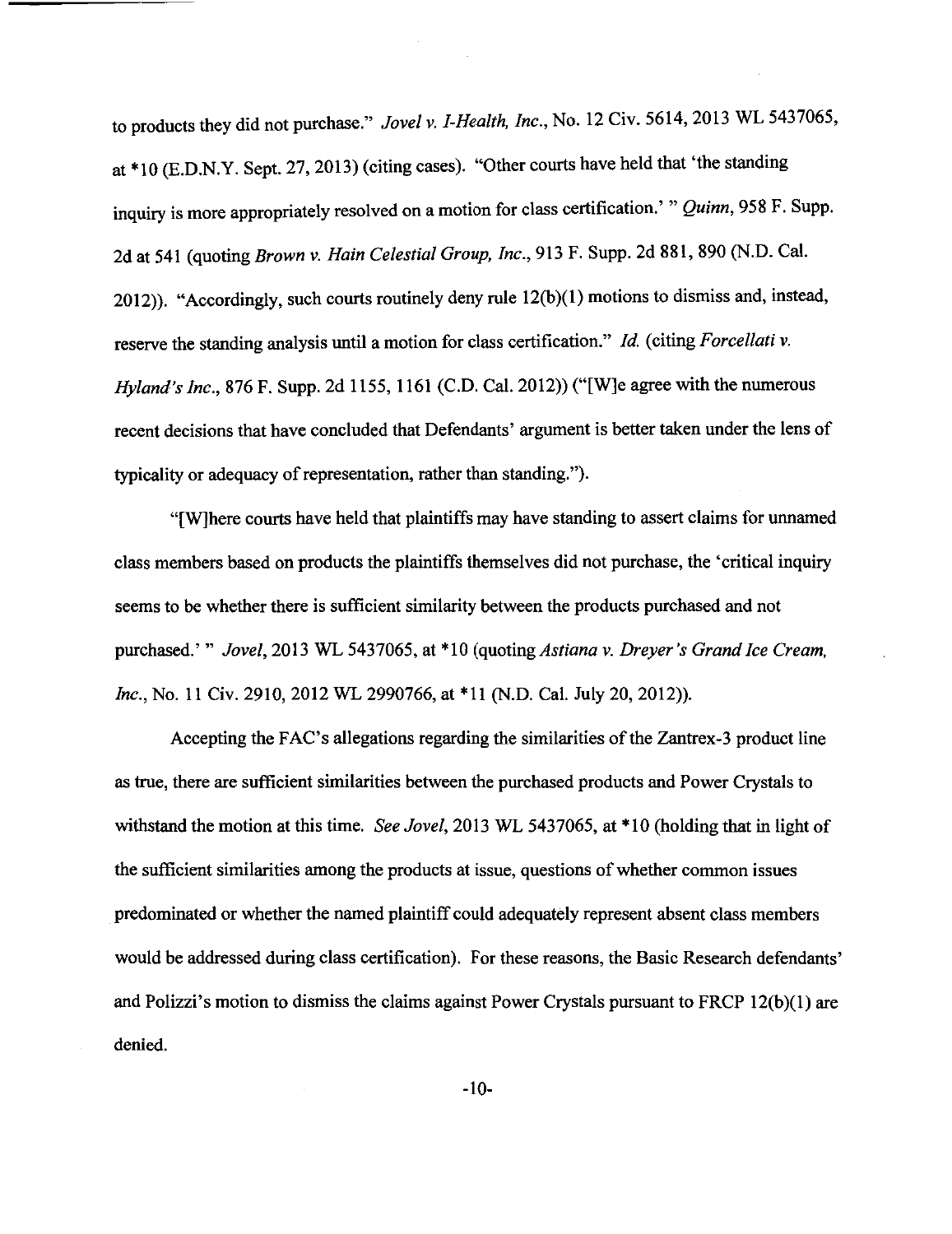### 3. Polizzi's 12(b)(l) Motion to Dismiss Brady's Claims

Defendant Polizzi moves to dismiss plaintiff Brady's claims against her because Brady's 2010 purchase predated Polizzi's 2011 endorsement of Zantrex-3. FAC ¶ 16; Dec. Daines ¶ 5-6. The FAC alleges that in purchasing Zantrex-3, Brady read and relied on the representations contained on the packaging but does not allege she relied upon Polizzi's advertisements. FAC ¶ 16.

As discussed above, Article III standing requires that plaintiff have an injury-in-fact, i.e., a concrete particularized harm to a legally protected interest. Given the FAC's allegations, Brady cannot plausibly allege an injury traceable to Polizzi and, accordingly, Polizzi's motion to dismiss Brady's claims for lack of subject matter jurisdiction is granted and Brady's claims are dismissed as to Polizzi.

# C. Individual Defendants' Motion to Dismiss Pursuant to FRCP 12(b)(2)

#### 1. Legal Standard

Federal Rule of Civil Procedure 12(b)(2) "permits a defendant to challenge a court's personal jurisdiction over it prior to the filing of an answer or the commencement of discovery." *A. W.L.l Group, Inc. v. Amber Freight Shipping Lines,* 828 F. Supp. 2d 557, 562 (E.D.N.Y. 2011). In considering a motion to dismiss for lack of personal jurisdiction, a court may rely on materials beyond the pleadings. *Phillips v. Reed Group, Ltd.,* 955 F. Supp. 2d 201, 225 (S.D.N.Y. 2013) (when considering a 12(b)(2) motion, "the Court may also rely on submitted affidavits and other supporting materials submitted in relation to the motion"). "When responding to a Rule  $12(b)(2)$  motion to dismiss ... the plaintiff bears the burden of establishing that the court has jurisdiction over the defendant." *Bank Brussels Lambert v. Fiddler Gonzalez* &

-11-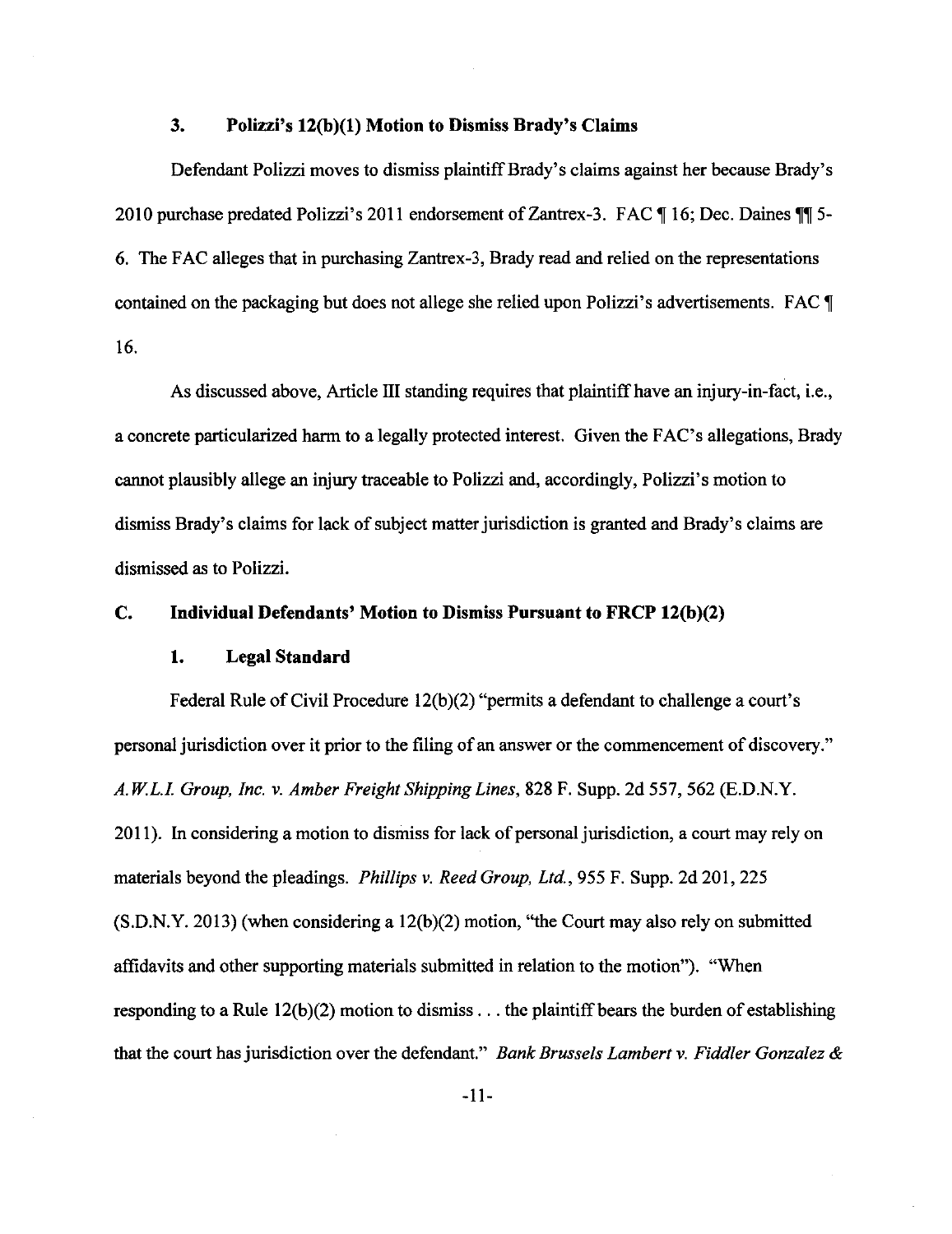*Rodriguez,* 171 F.3d 779, 784 (2d Cir. 1999). Where a court opts to determine the jurisdictional issue without an evidentiary hearing or discovery, a plaintiff need "make only a prima facie showing of jurisdiction through its own affidavits and supporting materials." *Marine Midland Bank. N.A. v. Miller,* 664 F.2d 899,904 (2d Cir. 1981). When, however, a court permits the parties to engage in jurisdictional discovery, the party seeking to establish jurisdiction bears "the burden of proving by a preponderance of the evidence that personal jurisdiction exists." *Landoil Res. Corp. v. Alexander* & *Alexander Servs., Inc.,* 918 F.2d 1039, 1043 (2d Cir. 1990). In any event, the "pleadings and affidavits are construed in the light most favorable to the plaintiff, and all doubts are resolved in its favor." *Mazloum v. Int'l Commerce Corp.,* 829 F. Supp. 2d 223, 227 (S.D.N.Y. 2011).

To determine personal jurisdiction over individual defendants, a court first looks to the law of the state in which the district court sits. *Best Van Lines, Inc. v. Walker,* 490 F.3d 239, 242 (2d Cir. 2007) (citing *Kronisch v. United States,* !50 F.3d 112, 130 (2d Cir. 1998)); *see Arrowsmith v. United Press Intern.,* 320 F.2d 219,223 (2d Cir. 1963) (personal jurisdiction over a defendant in a "diversity action is determined by the law of the forum in which the court sits."). If a court determines that it has personal jurisdiction under state law, it must then consider "whether asserting jurisdiction under that provision would be compatible with requirements of due process established under the Fourteenth Amendment to the United States Constitution." *!d. See Jnt* 'I *Shoe Co. v. Washington,* 326 U.S. 310, 316 (1945).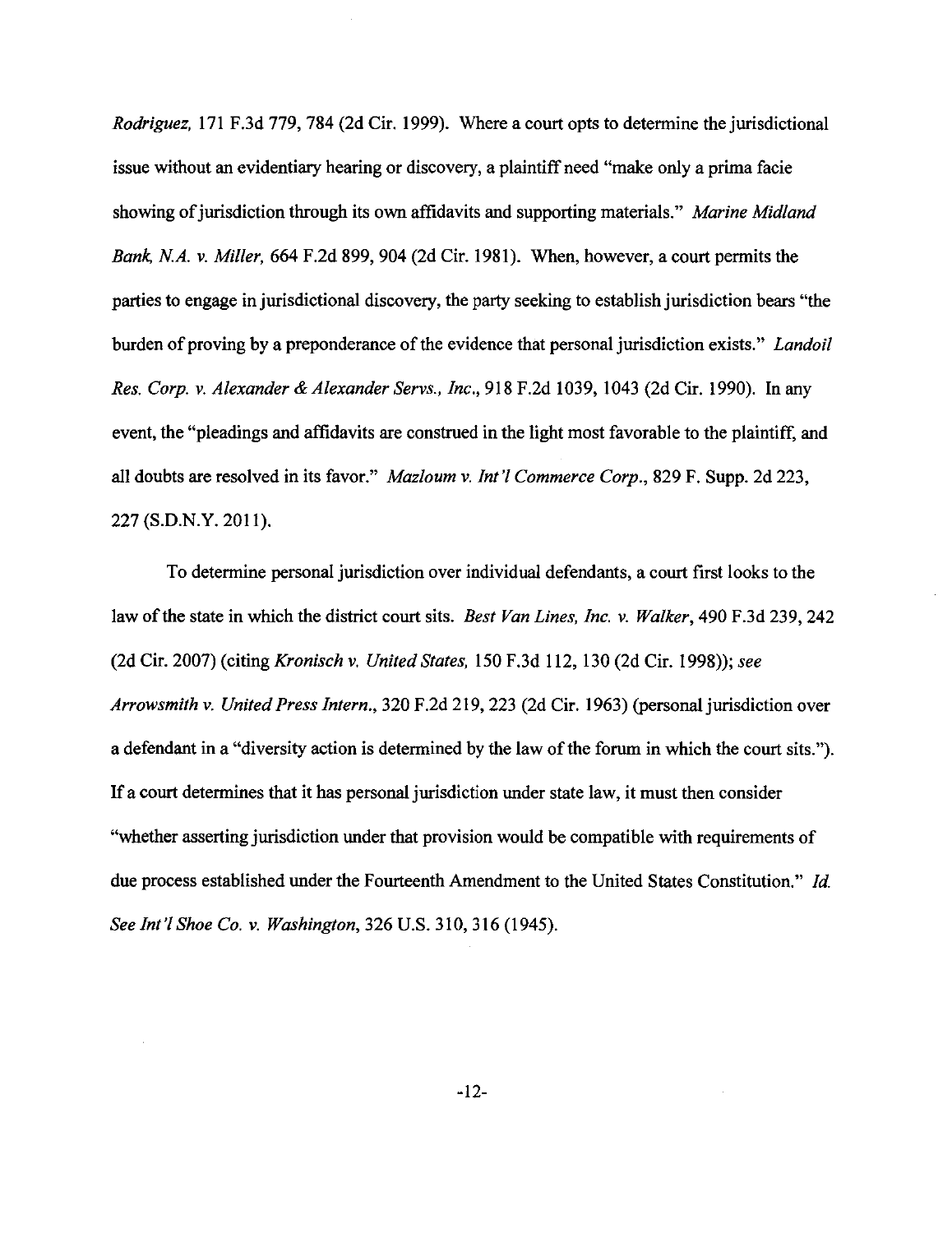### **B. Individual Defendants' 12(b)(2) Motion**

#### **1. New York's CPLR § 302**

Plaintiffs argue that the Court has personal jurisdiction over the individual defendants because corporate defendants Basic Research and Zoller acted as tbeir agents in New York. Pursuant to New York's Civil Practice Law and Rules§ 302(a)(l)-(3), a "court may exercise personal jurisdiction over any non-domiciliary ... who in person or through an agent: I. transacts any business within the state or contracts anywhere to supply goods or services in the state; or 2. commits a tortious act within the state  $\ldots$ ; or 3. commits a tortious act without the state causing injury to person or property within the state  $\ldots$  if he (i) regularly does or solicits business, or engages in any other persistent course of conduct, or derives substantial revenue from goods used or consumed or services rendered, in tbe state, or (ii) expects or should reasonably expect the act to have consequences in tbe state and derives substantial revenue from interstate or international commerce. N.Y. C.P.L.R. § 302 (McKinney 2015).

In *Kreutter v. McFadden Oil Corp.*, the New York Court of Appeals held that "the fiduciary shield rule is not available to defeat jurisdiction under the New York long-arm statute," 522 N.E.2d 40,47 (N.Y. 1988), and tbus, "an out-of-state corporate officer who has not personally transacted business in New York, can still be subject to personal jurisdiction under §  $302(a)(1)^6$  of New York's long-arm statute, if it can be shown that the corporation transacted business in New York as tbe officer's agent," *Karabu Corp. v. Gitner,* 16 F. Supp. 2d 319, 323

<sup>6</sup>The holding applies to§ 302 in its entirety. *Kinetic Instruments, Inc. v. Lares,* 802 F. Supp. 976,984 (S.D.N.Y. 1992) (citing *Kreutter,* 522 N.E.2d at 44).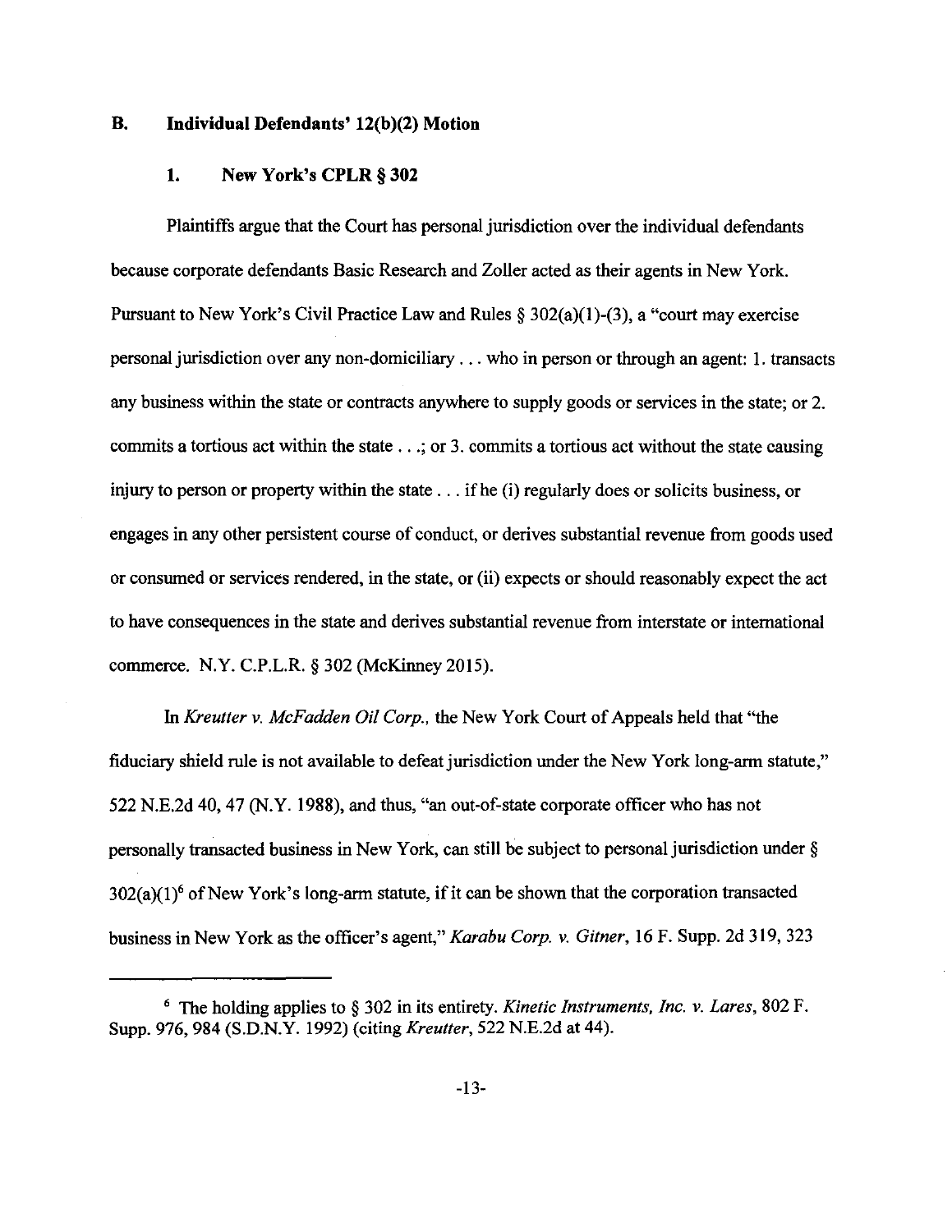(S.D.N.Y. 1998). "Further, this Court may exercise jurisdiction over a defendant who acted through an agent even if that defendant never physically entered New York." *In re Sumitomo Copper* Litig., 120 F. Supp. 2d 328,336 (S.D.N.Y. 2000) (citing *Kreutter,* 522 N.E.2d at 45). "To establish that the out-of-state defendant acted through an agent," plaintiffs need not establish a formal agency relationship, but need "only convince the court that [the agent] engaged in purposeful activities in this State in relation to [plaintiffs'] transaction for the benefit of and with the knowledge and consent of the  $\lceil \cdot \rceil$  defendants and that they exercise [d] some control over [the agent] in the matter." *!d* (citing *Karabu Corp.,* 16 F. Supp. 2d at 323; *Kreutter,* 522 N.E.2d at 44). "Plaintiffs' allegations must "sufficiently detail the defendants' conduct so as to persuade a court that the defendant was a 'primary actor' in the specific matter in question; control cannot be shown based merely upon a defendant's title or position within the corporation, or upon conclusory allegations that the defendant controls the corporation.' "Id. (quoting *Karabu Corp.*, 16 F. Supp. 2d at 324).

## *a. Defendant Gay*

The FAC alleges that Basic Research and Zoller promote, market, distribute and/or sell Zantrex to hundreds of thousands of consumers in New York. FAC  $\P$  19, 24. These allegations, directly related to plaintiffs' claims, are sufficient to show that the corporations engaged in purposeful activities in New York. The FAC also alleges that Gay is an officer, principal shareholder and CEO of Basic Research and Zoller with final decision making authority over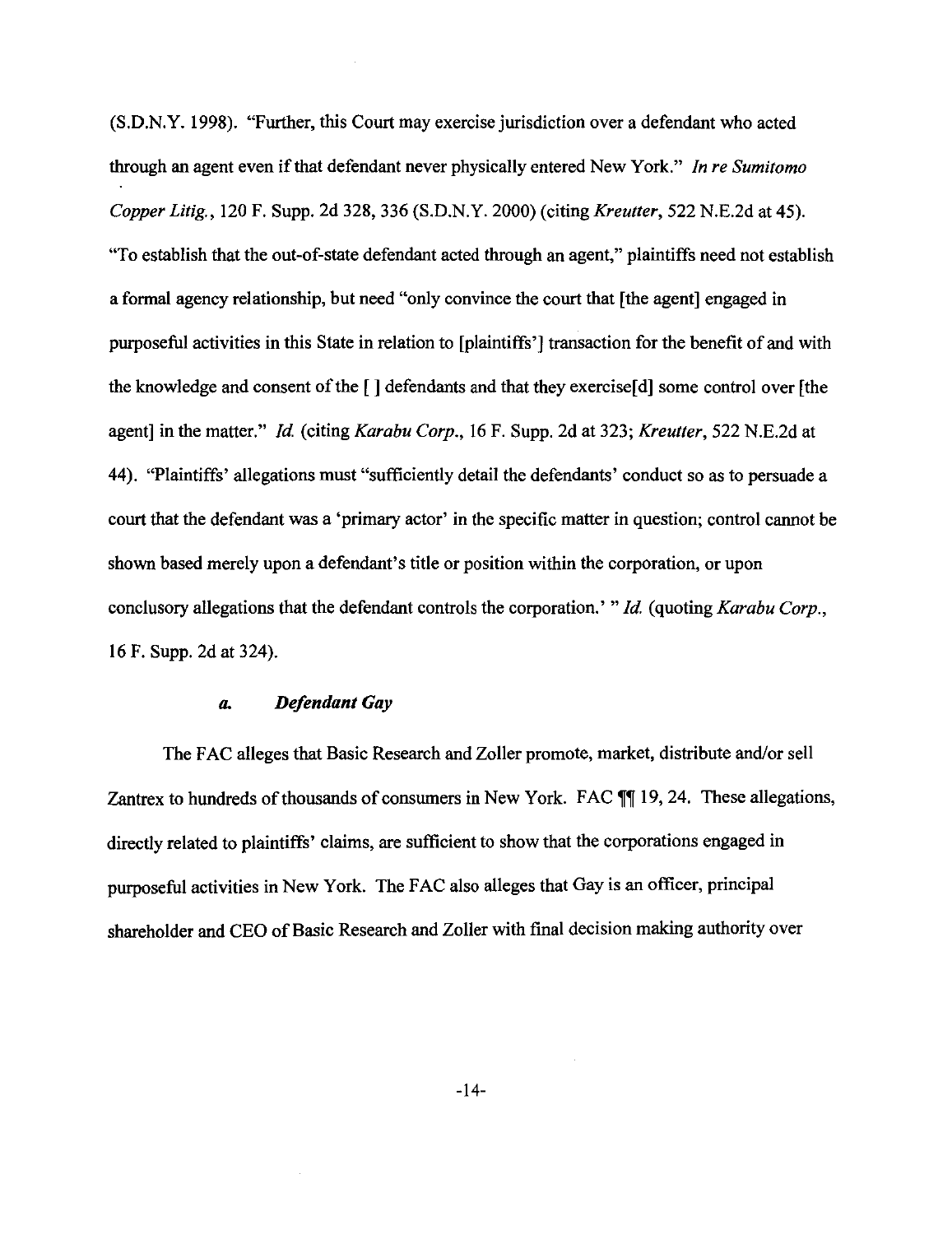labeling, advertising, and media placement for Zantrex, including the content of the advertising.<sup>7</sup> *Id.* at  $\P$  25; Dec. Gay  $\P$  8. Within the Basic Research business enterprise. Gay is ultimately responsible for placing the advertisements for Zantrex into the stream of commerce. *!d.* These allegations demonstrate Gay's control over the corporations and that they acted with his knowledge and consent and therefore Basic Research and Zoller served as Gay's agents and plaintiff has established a prima facie showing of personal jurisdiction pursuant to  $\S 302(a)(1)$ .

#### *Due Process Considerations*

If a court determines that it may exercise personal jurisdiction over a defendant in accordance with the forum state's law, it must then consider whether the exercise of personal jurisdiction comports with due process. "A court may exercise jurisdiction over only those defendants that have 'minimum contacts' with the forum state 'such that the maintenance of the suit does not offend 'traditional notions of fair play and substantial justice.' " *Phillips v. Reed Group, Ltd.,* 955 F. Supp. 2d 201, 227 (S.D.N.Y. 2013) (quoting *lnt'l Shoe Co. v. Washington,*  326 U.S. 310, 316 (1945)). "In judging minimum contacts, a court properly focuses on 'the relationship among the defendant, the forum, and the litigation.' " *Calder v. Jones,* 465 U.S. 783, 788 (1984) (quoting *Shaffer v. Heitner,* 433 U.S. 186, 204 (1977)). To establish the minimum contacts necessary to justify "specific" jurisdiction, the claim must arise out of or relate to the defendant's contacts with the forum state, *Helicopteros Nacionales de Columbia,* 

<sup>&</sup>lt;sup>7</sup> Defendant Gay's declaration in support states that he is employed by Bydex Management, LLC ("Bydex"), an employee management company whose employees provide services to other companies, including Basic Research and Zoller. Dec. Gay [8. An online search for Bydex reveals that its corporate address is the same as Basic Research's and Zoller's and that its web page link is "www. basicresearch.org." *See*  http://www.manta.com/c/mb5k2v5/bydex-management-llc (last visited Mar. 27, 2015).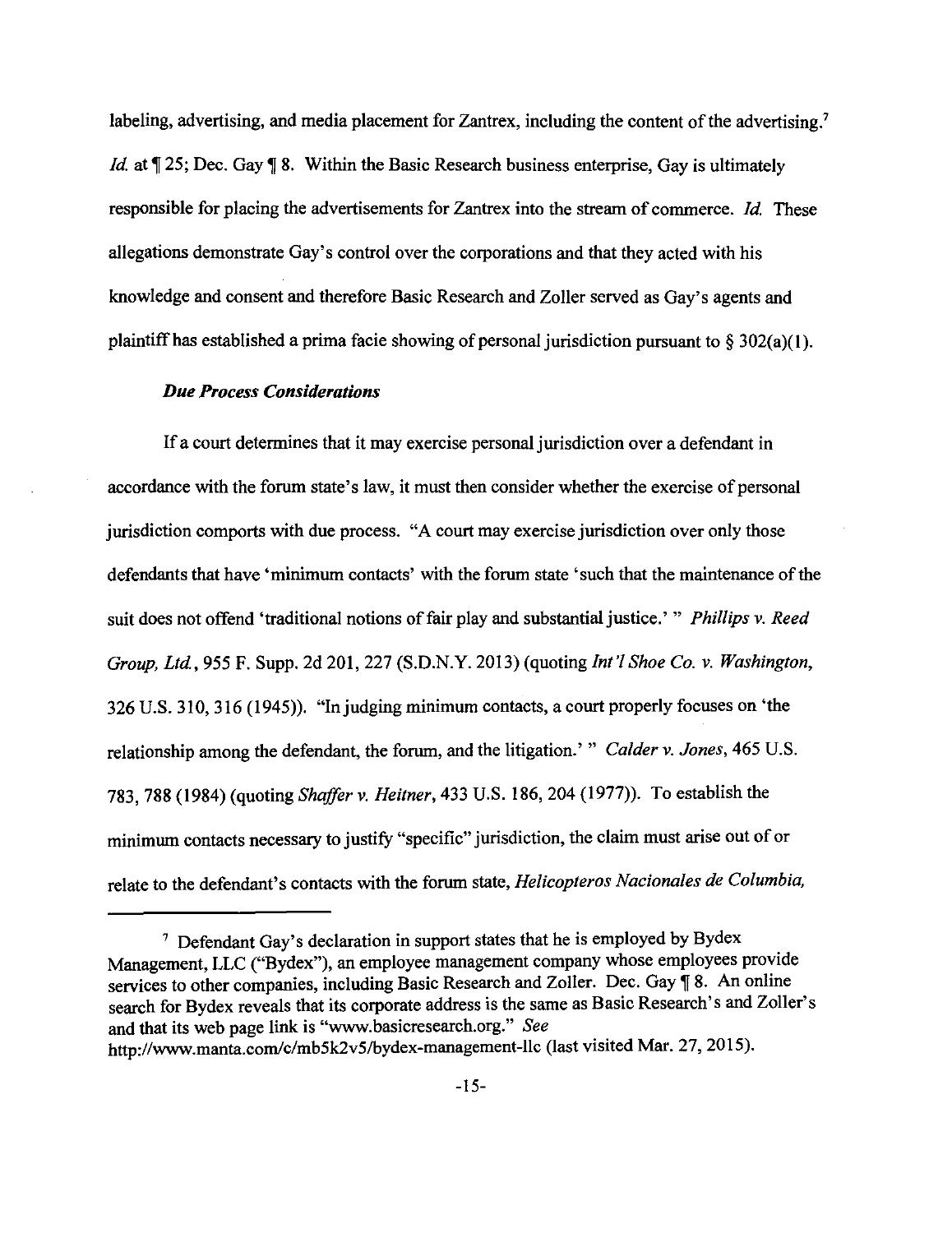*S.A. v. Hall,* 466 U.S. 408, 414 (1984), such that defendant "purposefully availed" itself of doing business and could foresee being "haled into court" in the state. *World-Wide Volkswagon Corp. v. Woodson,* 444 U.S. 408,414 (1980).

Plaintiffs' claims arise out of Gay's agents' contacts with New York through which the corporations conducted business in the state. "If the court finds that [a] defendant has "purposefully availed" himself of the forum, it may also consider such other factors as: the burden on the defendant, the interests of the forum state, plaintiff's interest in obtaining relief, as well as judicial economy, and the 'shared interest of the several States in furthering fundamental substantive social policies.'" *Kinetic Instruments,* 802 F. Supp. at 986 (quoting *World-Wide Volkswagon,* 444 U.S. at 292). In light of Gay's position as CEO of defendants Basic Research and Zoller, it was reasonably foreseeable that he would be haled into a foreign jurisdiction to answer for the corporations' actions. Additionally, New York has an interest in addressing the alleged injuries to its citizens caused by Zantrex, which outweighs any burden on defendant. Further, because this Court has personal jurisdiction over defendant corporations, judicial economy will be served by litigating all the issues in one (1) forum. For these reasons, the exercise of personal jurisdiction over Gay comports with due process.

#### *b. Defendant Mowrey*

The FAC alleges that Mowrey (allegedly responsible for developing Zantrex), is a citizen of Utah, a principal shareholder in Basic Research and Director of Scientific Affairs. FAC  $\P$  28, 29. According to Mowrey's declaration, he had an underlying ownership interest in Basic Research which he sold in 2004 and was employed by Bydex from January 2008 until October

-16-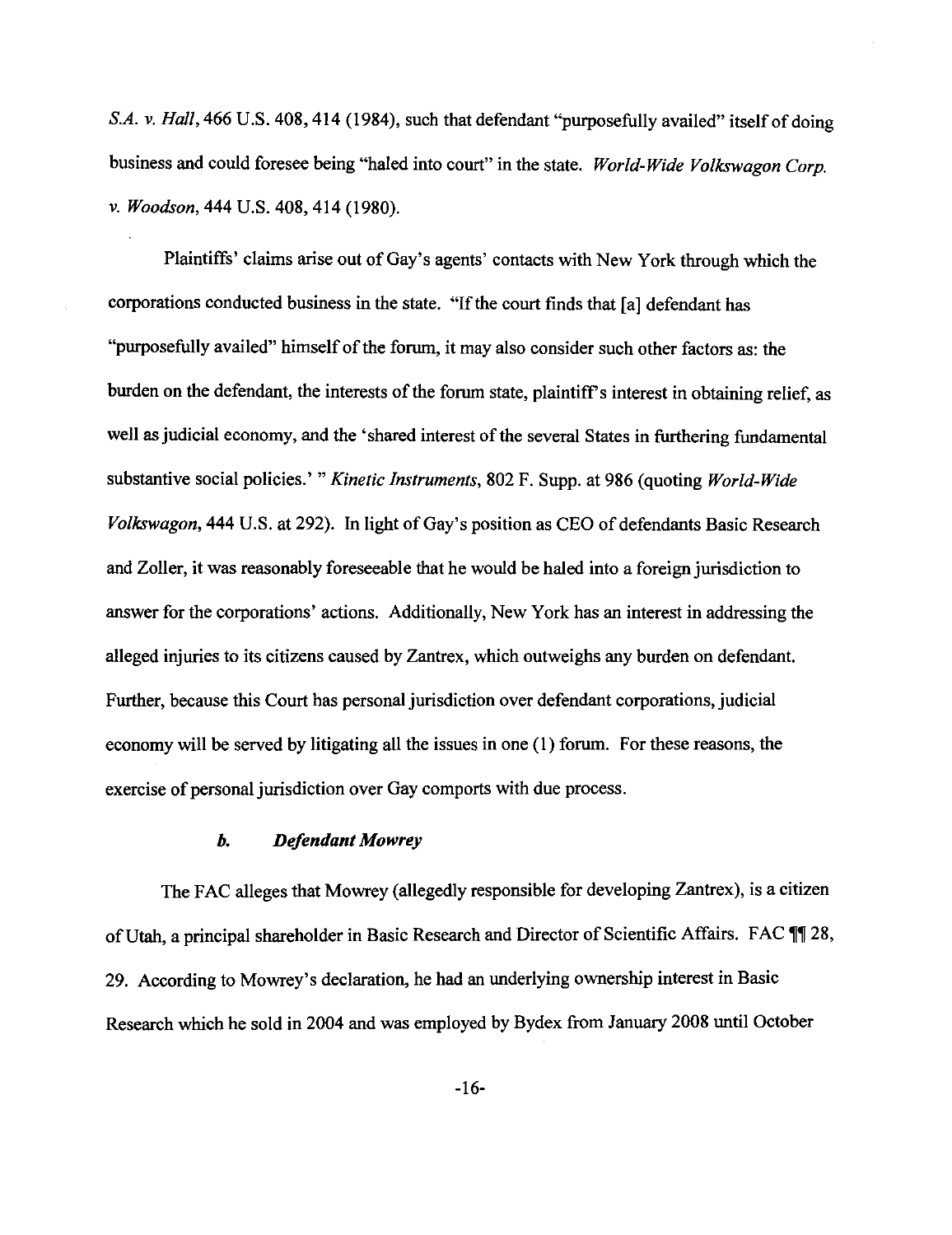2010 when he retired. Dec. Mowrey  $\P\P$  7, 8. While employed by Bydex, Mowrey's primary responsibilities were research and product development and he had no control over, nor did he determine, which products Basic Research or Zoller marketed, distributed or sold. *Id.* at  $\P$ 9.

These allegations are insufficient to show that Basic Research or Zoller acted as Mowrey's agent or that Mowrey exercised control over the companies. Courts have, however, "defined 'agent' broadly to include not only a defendant's formal agents, but also, under certain circumstances, a defendant's co-conspirators." *Chrysler Capital Corp. v. Century Power Corp.,*  778 F. Supp. 1260, 1266 (S.D.N.Y. 1991) (citing *Lehigh Valley Indus., Inc. v. Birenbaum,* 389 F. Supp. 798, 806–07 (S.D.N.Y.1975). "It is well established that acts committed in New York by the co-conspirator of an out-of-state defendant pursuant to a conspiracy may subject the out-of-state defendant to jurisdiction under CPLR 302(a)(2)." *!d.* (citing cases). To establish jurisdiction on a conspiracy theory, a plaintiff must: (1) establish a prima facie factual showing of a conspiracy; and (2) allege specific facts warranting the inference that the defendant was a member of the conspiracy. *!d.* (citing *Singer v. Bell,* 585 F. Supp. 300, 303 (S.D.N.Y. 1984).

"A prima facie factual showing of conspiracy must allege, in addition to the primary tort, four elements: '(a) a corrupt agreement between two or more persons, (b) an overt act in furtherance of the agreement, (c) the parties' intentional participation in the furtherance of a plan or purpose, and (d) the resulting damage or injury.' " *Johnson & Johnson v. Azam Intern. Trading,* No. 07 Civ. 4302, 2013 WL 4048295, at \*7 (E.D.N.Y. Aug. 9, 2013) (quoting *In re Sumitomo,* 120 F. Supp. 2d at 339). In addition to the primary tort of fraud, plaintiffs allege: (1) that Gay, Mowrey and Friedlander conspired with each other and with Basic Research and Zoller

-17-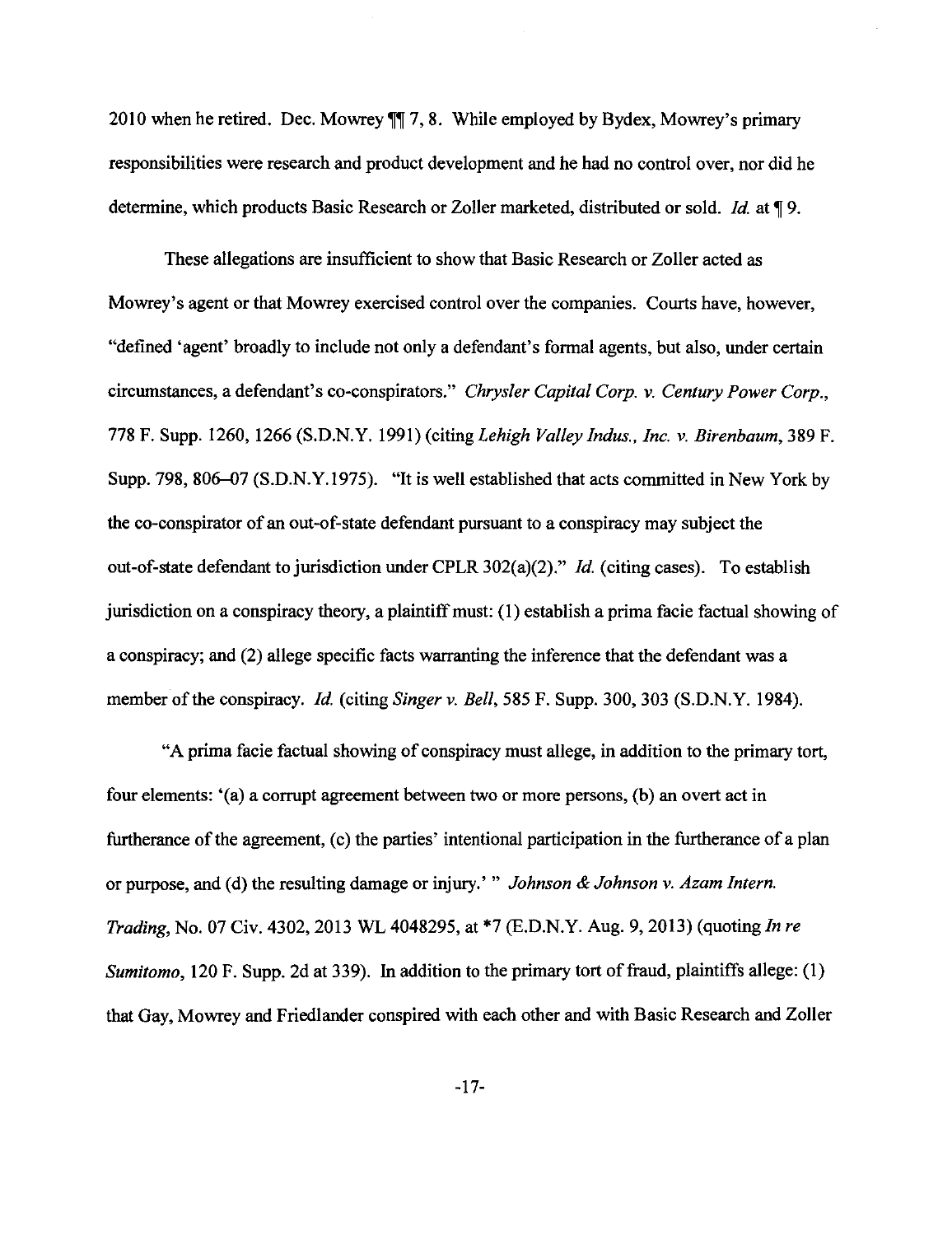to commit fraud by producing, marketing and selling Zantrex in New York knowing that the products were worthless and ineffective (FAC  $\P$  172-77); (2) Basic Research and Zoller performed an overt act in furtherance of the fraud by marketing and selling the product in New York; (3) the individual defendants intended to induce and actually induced Brady and the putative class members to purchase Zantrex based upon fraudulent marketing (*id.* at  $\P$  176); and (4) that they suffered economic and bodily harm. *Id.* at  $\P$  16-18.

To establish Mowrey's part of the conspiracy, plaintiffs cite to testimony by Mowrey and Gay at the Hearing before the Subcommittee on Oversight and Investigations on June 16, 2004. Dec. Koppel, Exh. A. Although Gay states that he relied upon Mowrey's and another expert's knowledge to create Zantrex, based upon the age of the testimony, its content and the fact that Mowrey sold his interest in Basic Research in 2004 and retired from Bydex in 2010, the allegations are insufficient to establish that Mowrey was part of a conspiracy. Accordingly, Mowrey's motion to dismiss for lack of personal jurisdiction is granted.

#### *c. Defendant Friedlander*

Plaintiffs allege that Friedlander is the self-proclaimed "marketing guru" for Basic Research and has been described as the "idea man" behind numerous dietary supplement advertising campaigns on behalf of Gay, Mowrey, Basic Research and Zoller. Friedlander derives revenue from sales of Zantrex pursuant to a 1993 royalty agreement and/or a covenant not to sue between himself and Basic Research. FAC ¶ 32. Friedlander alleges that he lived in Utah, presently resides in Nevada and is employed by Bydex to perform services for Basic Research and Zoller, including leading a collaborative team to create advertisements for Basic

-18-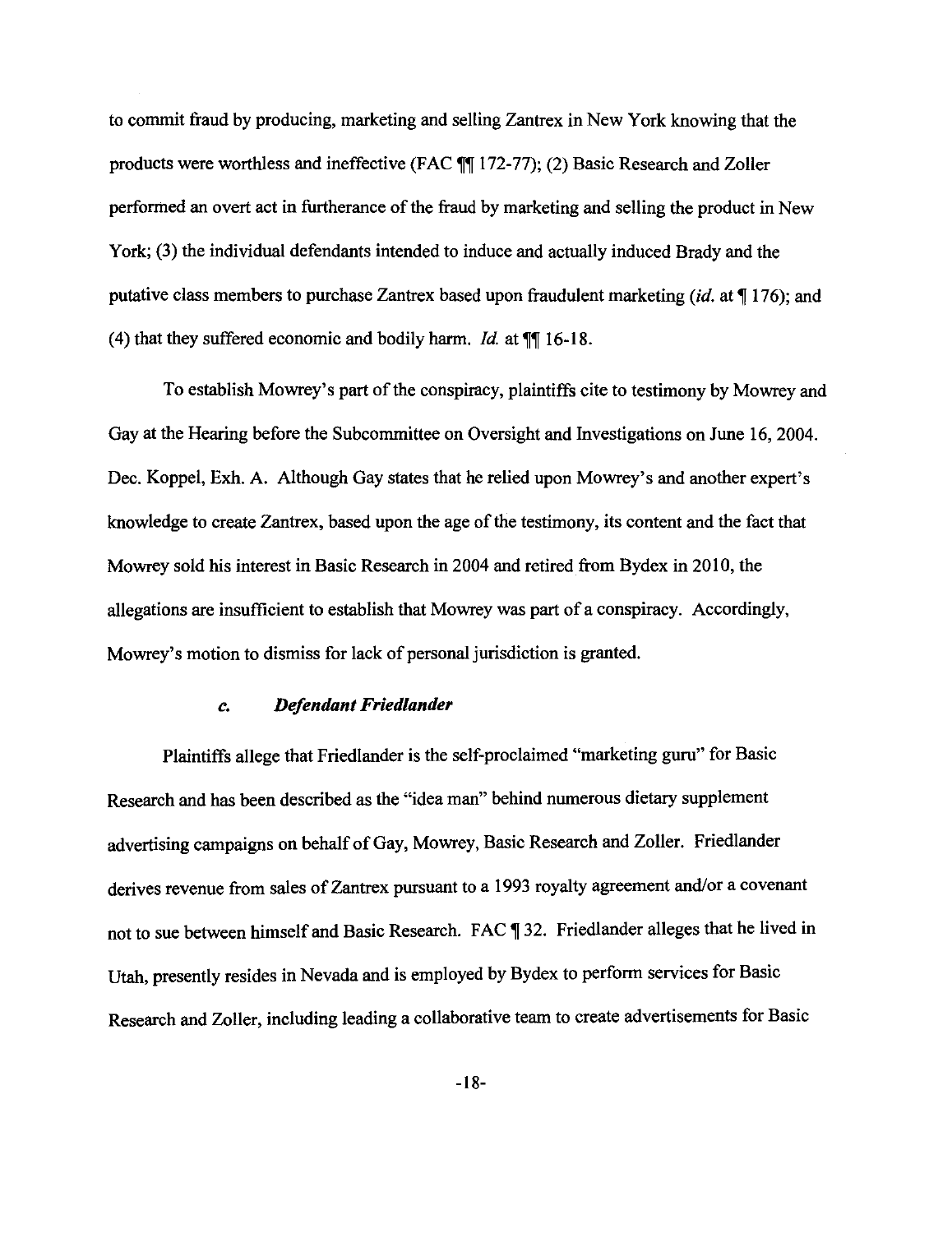Research and its affiliates. Dec. Friedlander  $\P\P$  3, 4, 9.

In order to establish that Basic Research was Friedlander's agent in New York, plaintiffs must show that the corporations (I) engaged in purposeful activities in New York, (2) for the benefit of and with the knowledge and consent of Friedlander and (3) that he exercised some control over the corporations in that transaction. *See In re Sumitomo,* 120 F. Supp. 2d at 336. As discussed above, Basic Research and Zoller engaged in purposeful activities in New York; for the benefit and on behalf of Friedlander, who received royalties from the sale of Zantrex in New York; and through Bydex, where Friedlander worked and exercised control over the corporation's advertising for the Zantrex line. For these reasons, the Court has personal jurisdiction over Freidlander pursuant to CPLR  $\S 302(a)(1)$ .

### *Due Process Considerations*

Plaintiffs' claims arise out of, *inter alia,* Basic Research's marketing and advertising in New York. Based upon the prior investigations and censures and Friedlander's declaration that he is responsible for Basic Research's advertising, it was foreseeable that he could be sued in a foreign state to respond to allegations about false advertising in connection with Zantrex. In addition, judicial economy will be served by litigating the claims against Friedlander in this forum and, thus, the exercise of personal jurisdiction comports with due process. Friedlander's motion to dismiss for lack of personal jurisdiction is therefore denied.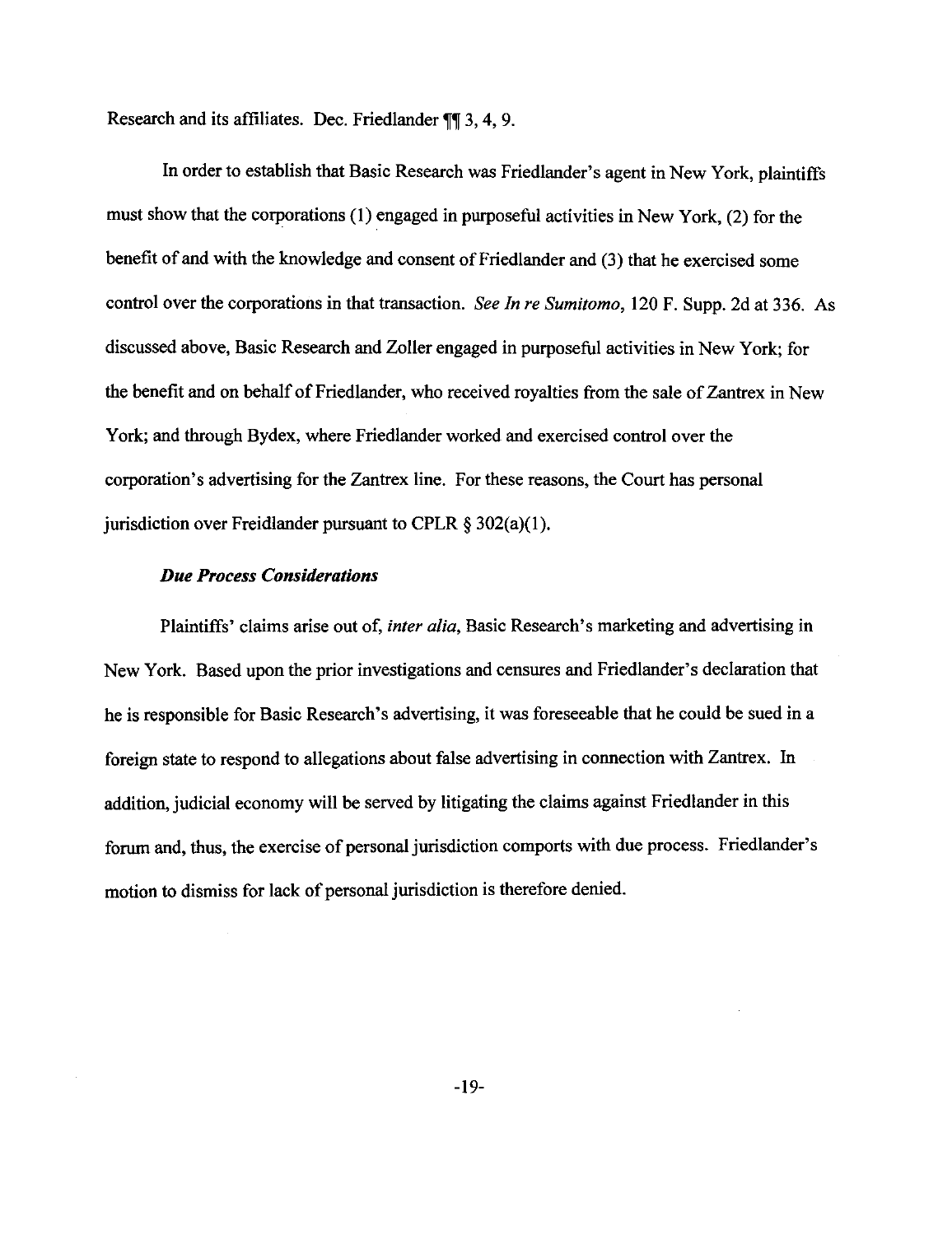# **D. Basic Research Defendants' and Polizzi's Motions to Dismiss Pursuant to FRCP 12(b)(6)**

### **1. Legal Standard**

Federal Rule of Civil Procedure 12(b)(6) provides that upon motion, a FAC may be dismissed for failure to state a claim upon which relief may be granted. To determine whether a complaint should be dismissed for failure to state a claim, the court must assume as true all allegations contained in the complaint. *Chance v. Armstrong,* 143 F.3d 698, 701 (2d Cir. 1998). However, it is "well settled that conclusory allegations merely stating general legal conclusions necessary to prevail on the merits of a claim, unsupported by factual averments will not be accepted as true." *ECOR Solutions, Inc. v. Malcolm Pirnie, Inc.,* No. 02 Civ. 1103,2005 WL 1843253, at \*3 (N.D.N.Y. July 29, 2005). Thus, when considering FRCP 12(b)(6) motions, the court must assess the legal feasibility of the complaint and whether a plaintiff pleaded claims for which he or she is entitled to discovery. *Sims v. Artuz,* 230 F.3d 14, 20 (2d Cir. 2000); *Chance,*  143 F.3d at 701. The Supreme Court has held that a "plaintiffs obligation to provide the 'grounds' of his 'entitlement to relief' requires more than labels and conclusions, and a formulaic recitation of the elements of a cause of action will not do." *Bell Atlantic Corp. v. Twombly,* 550 u.s. 544, 555 (2007).

In *Ashcroft v. Iqbal,* 556 U.S. 662, 679 (2009), the Court held that courts should entertain a motion to dismiss by following a two-pronged approach: "a court considering a motion to dismiss can choose to begin by identifying pleadings that, because they are no more than conclusions, are not entitled to the assumption of truth. While legal conclusions can provide the

-20-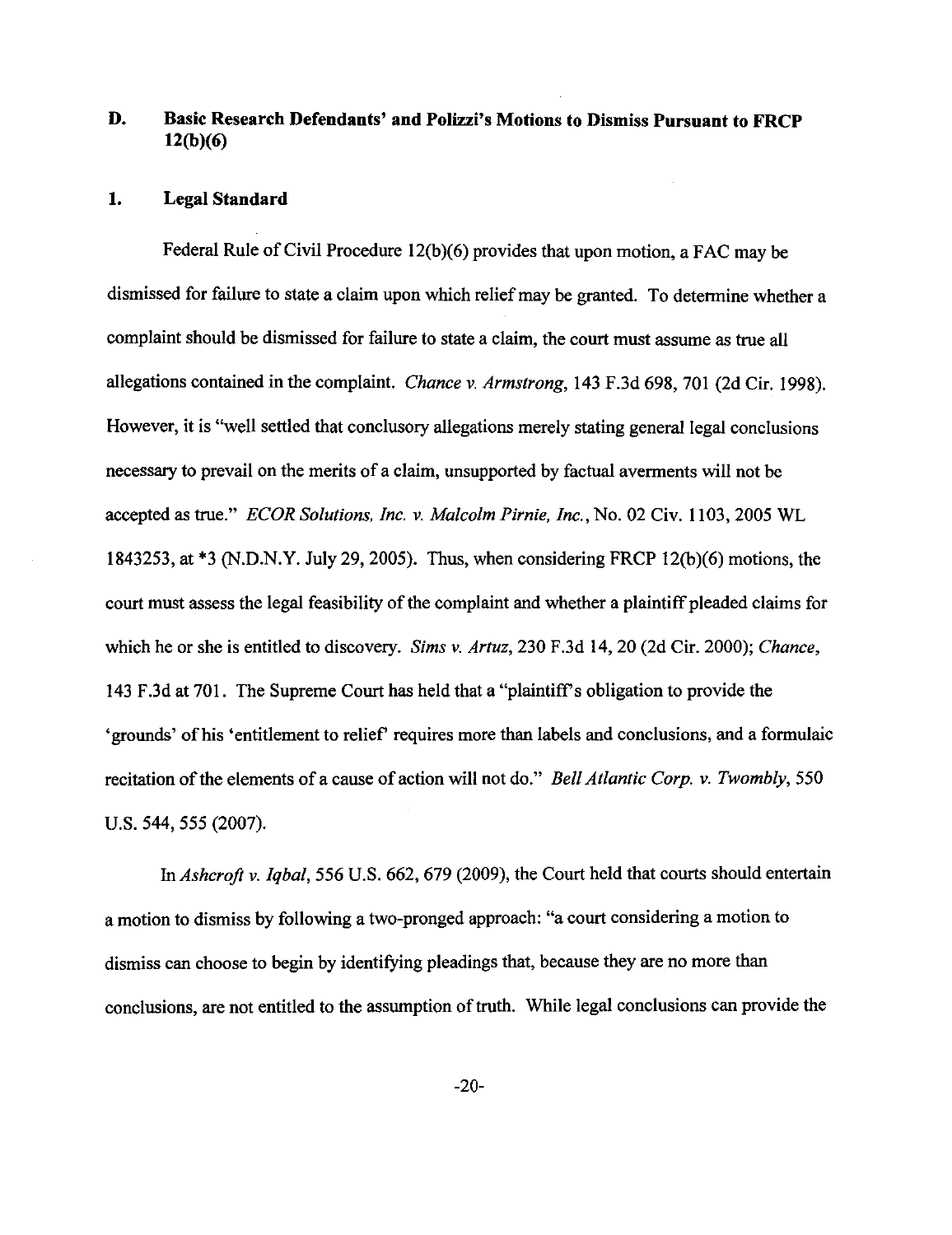framework of a complaint, they must be supported by factual allegations. When there are wellpleaded factual allegations, a court should assume their veracity and then determine whether they plausibly give rise to an entitlement to relief."

The Federal Rules of Civil Procedure require a "short plain statement of the claim showing that the pleader is entitled to relief." *Tellabs, Inc. v. Makor Issues* & *Rights, Ltd.,* 551 U.S. 308, 319 (2007) (quoting Fed. R. Civ. P. 8(a)(2)). The pleading must also set forth facts to provide a defendant with fair notice of the nature of the claim. *Leatherman v. Tarrant Cnty. Narcotics Intelligence and Coordination Unit,* 507 U.S. 163, 168 (1993) (quoting *Conley v. Gibson,* 355 U.S. 41,47 (1957)).

# **2. Basic Research Defendants' and Polizzi's 12(b)(6) Motions**

## *a. Magnuson-Moss Warranty Act*

The Magnuson-Moss Warranty Act ("MMWA") provides that " 'a consumer who is damaged by the failure of a supplier, warrantor, or service contractor to comply with any obligation under this chapter, or under a written warranty, implied warranty, or service contract, may bring suit for damages .... ". *Enobakhare v. Carpoint, LLC,* No. 08 Civ. 4798, 2011 WL 703920, at \*8 (E.D.N.Y. Jan. 10, 2011) (quoting 15 U.S.C. § 2310(d)(l)).

Pursuant to 15 U.S.C.  $\S$  2301(6)(A), the term "written warranty" is defined as: "any written affirmation of fact or written promise made in connection with the sale of a consumer product by a supplier to a buyer which relates to the nature of the material or workmanship and affirms or promises that such material or workmanship is defect free or will meet a specified level of performance over a specified period of time." Defendants argue that if a product does not affirm or promise (I) that it is defect free or (2) will meet a specific level of performance, it is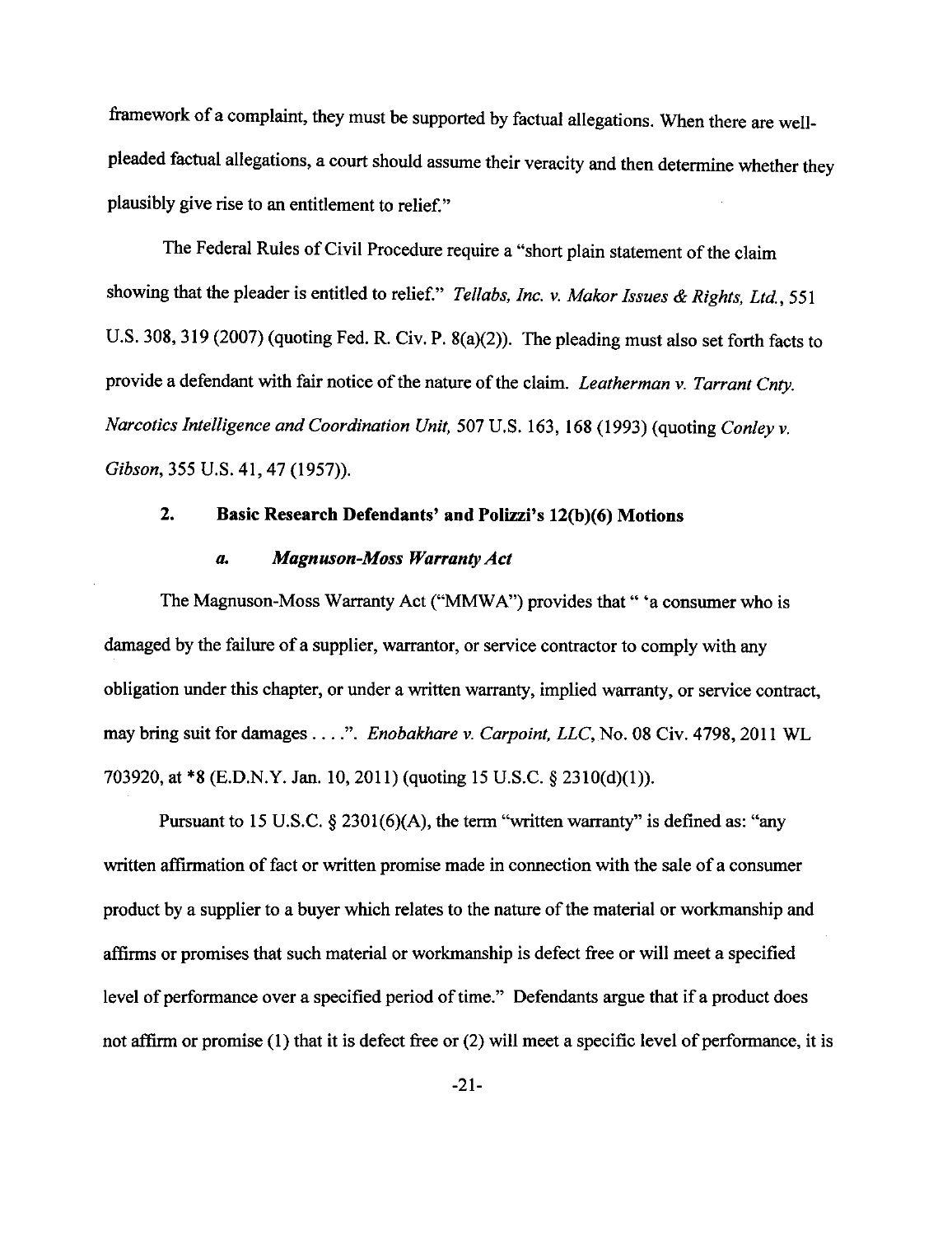not a written warranty within the meaning of the MMWA.

Courts have held that "the MMW A makes a warrantor directly liable to a conswner for breach of a written warranty," *Diaz v. Paragon Motors of Woodside, Inc.,* 424 F. Supp. 2d 519, 540 (E.D.N.Y. 2006) (citing *Shuldman v. DaimlerChrysler Corp.,* 768 N.Y.S.2d 214,216 (N.Y. App. Div. 2003)), and that the MMWA "merely incorporates and federalizes state-law breach of warranty claims, including state-law standards for liability and damages," *Ebin v. Kangadis Food*  Inc., No. 13 Civ. 3311, 2013 WL 3936193, at \*3 n.2 (S.D.N.Y. July 26, 2013), and thus, plaintiffs' breach of express warranty and MMW A claims stand or fall together.

Plaintiffs' FAC alleges that Zantrex products are conswner products as defined by 15 U.S.C. § 2301(1); plaintiffs and the proposed class members are conswners as defined by 15 U.S.C. § 2301(3); and defendants are suppliers and warrantors as defined by 15 U.S.C. § 2301(4) and (5). FAC  $\mathbb{M}$  142-144. Defendants issued written warranties, as defined by 15 U.S.C. § 2301(6), representing that it would provide conswners with "Rapid Weight Loss" and "456% More Weight Loss Than America's #1 selling Ephedra-Based Diet Pill," in "a little over 6 weeks" of use "WITHOUT diet and exercise." *Id.* at ¶ 145. As to Power Crystals, defendant issued written warranties that it would provide conswners with "Rapid Weight Loss." */d.*  146. With respect to Fat Burner, defendants issued written warranties representing that it would provide conswners with "Rapid Fat Loss"; is effective for "weight loss"; and is a "clinically tested fat burner shown to encourage lipolysis<sup>8</sup> and inhibit the activity of phosphodiesterase." *Id.* 147. The Zantrex products do not conform to these representations because they are false

<sup>&</sup>lt;sup>8</sup> Defined as the release of fat from mature cells.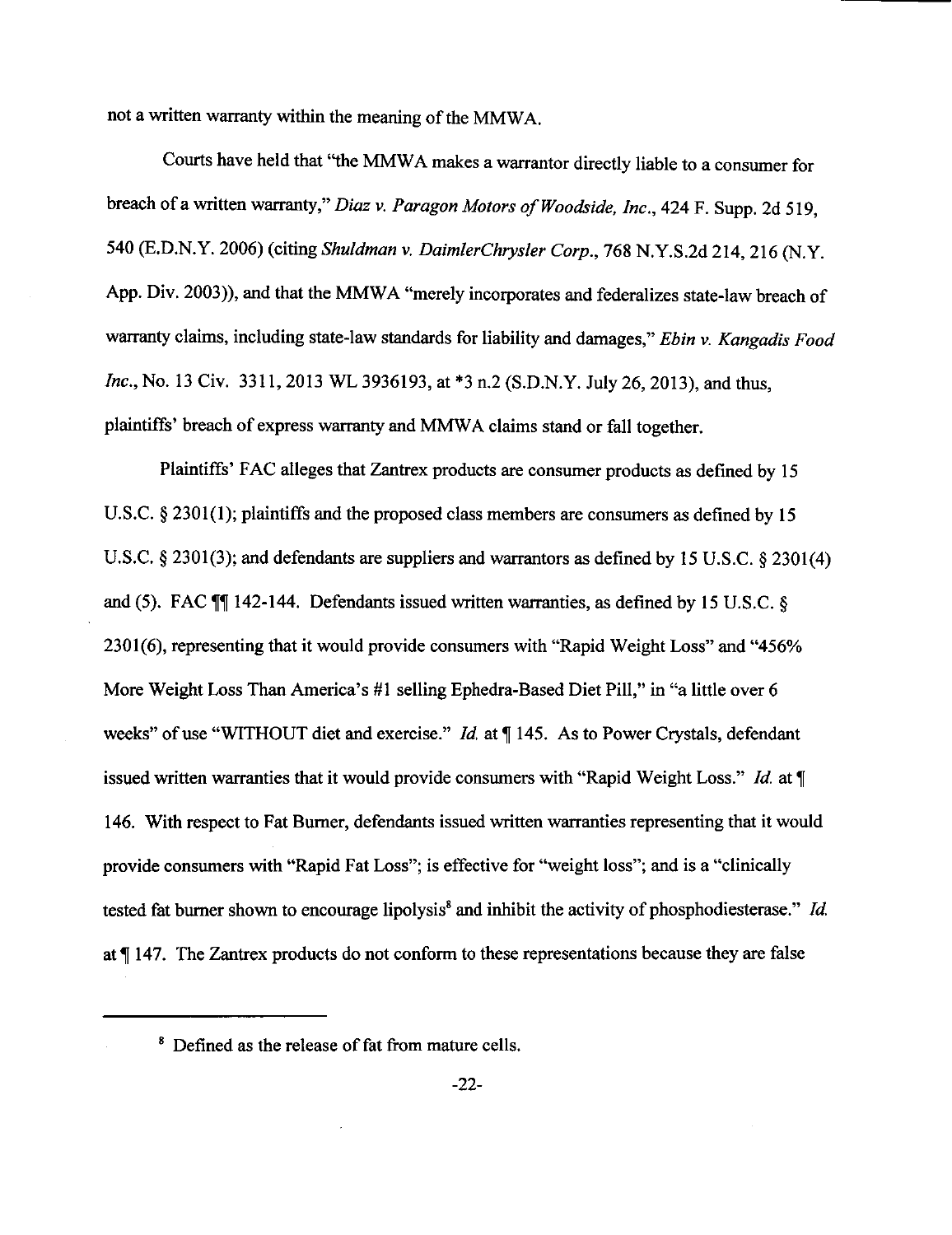and misleading as demonstrated by competent and reliable scientific evidence and, thus,  $,$   $\frac{1}{2}$ defendants violated the MMW A and caused injuries and economic damages to plaintiffs. *!d.* at  $\P$  148-150.

# *b. Breach of Express Warranty*

#### *New York Law*

"New York breach of express warranty claims require (I) a *material statement* amounting to a warranty; (ii) the buyer's *reliance* on this warranty as a basis for the contract with his immediate seller; (iii) the *breach* of this warranty; and (iv) injury to the buyer *caused* by the breach." *Avo/a v. Louisiana-Pacific Corp.,* 991 F. Supp. 2d. 381, 391 (E.D.N.Y. 2013) (citing *CBS Inc. v. Ziff-Davis Pub. Co.,* 553 N.E.2d 997, 1000-01 (N.Y. 1990)).

The FAC alleges that defendants advertised and marketed Zantrex with the warranties and statements in the preceding section,  $\text{see } \P \P 153-155$ ; that plaintiff Brady relied upon the representations in purchasing Zantrex-3, see  $\P$  16; that the warranties are false and misleading based upon reliable scientific evidence, *see*  $\P$  51-112; and that plaintiffs and the proposed class were injured as a direct and proximate result of defendants' breaches, see \[\epsilon 157.]

Defendants argue that the claim fails for lack of privity. However, "courts have held that a plaintiff need not be in privity with a defendant to bring ... a claim based on misrepresentations contained in 'public advertising or sales literature.' " *Weisblum v. Prophase Labs, Inc.,* No. 14 Civ. 3587,2015 WL 738112, at \*10 (S.D.N.Y. Feb. 20, 2015) (quoting *Prue v. Fiber Composites, LLC,* No. II Civ. 3304, 2012 WL 1314114, at \*9 (E.D.N.Y. Apr. 17, 2012)). Based upon the foregoing, Basic Research defendants' motion to dismiss the MMWA and New York breach of express warranty claims pursuant to  $12(b)(6)$  is denied. As discussed,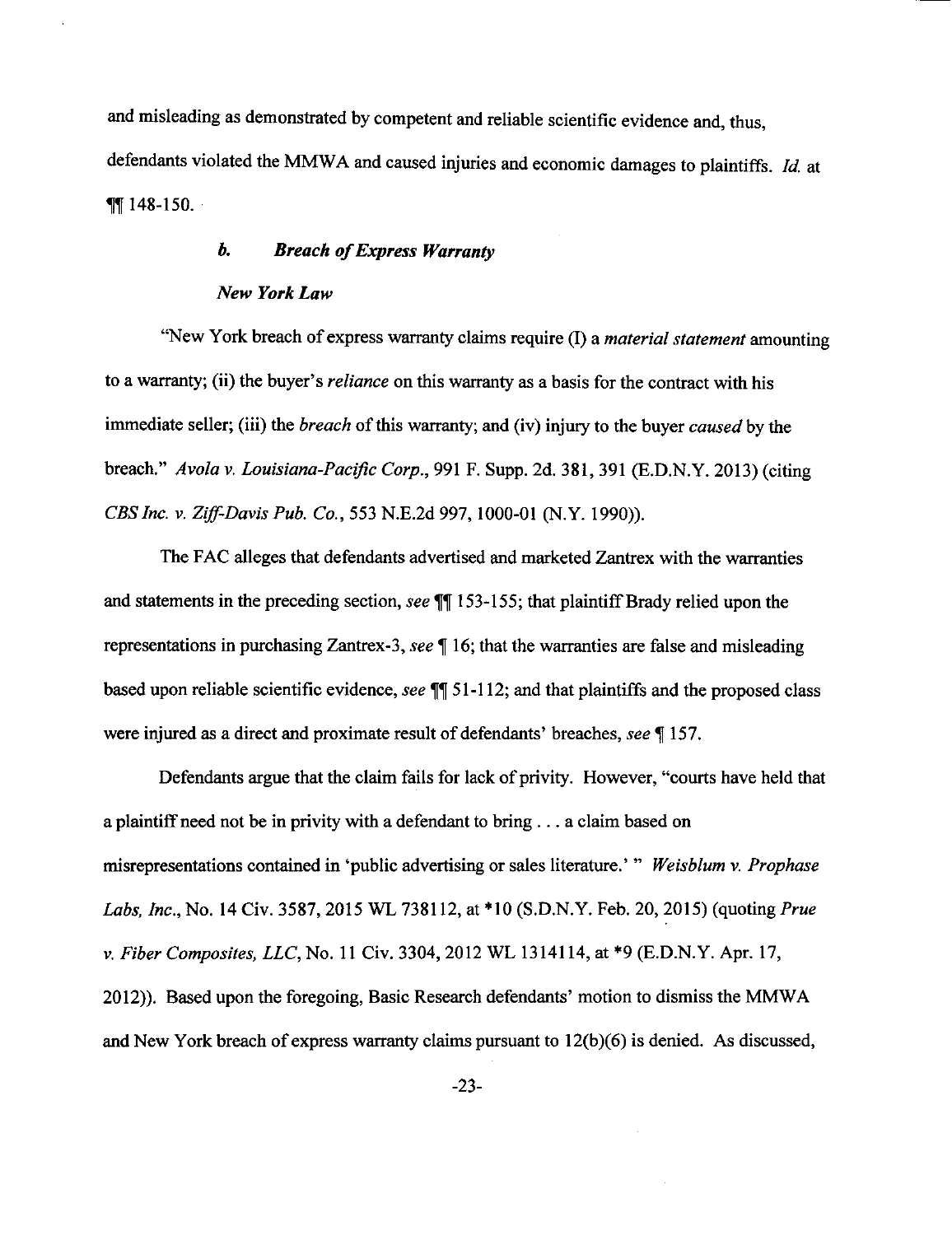*supra,* Brady's claims against Polizzi are dismissed for lack of subject matter jurisdiction.

#### *Maryland Law*

"Under Maryland law, recovery for breach of warranty requires proof of three elements: (I) the existence of a warranty, (2) a breach of the warranty, and (3) harm proximately caused by the breach." *Klein v. Sears Roebuck and Co.,* 773 F.2d 1421, 1424 (4th Cir. 1985) (citing *Mattos, Inc. v. Hash,* 368 A.2d 993 (Md. 1977)).

That FAC alleges that plaintiff Cardillo purchased Fat Burner from Zoller, which represented that it was a safe and effective "fat burner" providing "Rapid Fat Loss" of "actual body fat." FAC ¶ 17. After two (2) days of taking the product as directed, Cardillo fell ill and was admitted to the hospital where doctors determined that she was experiencing heart palpitations from using the product. *Id.* at  $\P$  18. Based upon the allegations, the FAC states a breach of express warranty claim under Maryland law and the MMW A and Basic Research defendants' motion to dismiss for failure to state a claim is denied.

With respect to Polizzi, the FAC alleges that Cardillo saw and relied upon Polizzi's representations in Life & Style Magazine and elsewhere that Fat Burner was safe and effective for fat loss and also saw and relied upon Polizzi's advertisement "Snooki's Dirty Little Secret," which also promoted Fat Burner. FAC  $\P$  17, 117. Accepting these allegations as true, Polizzi's motion to dismiss the breach of express warranty and MMWA claims pursuant to  $12(b)(6)$  is denied.

# *c. New York's General Business Law§ 349*

New York's General Business Law ("GBL") § 349(a) provides: "Deceptive acts or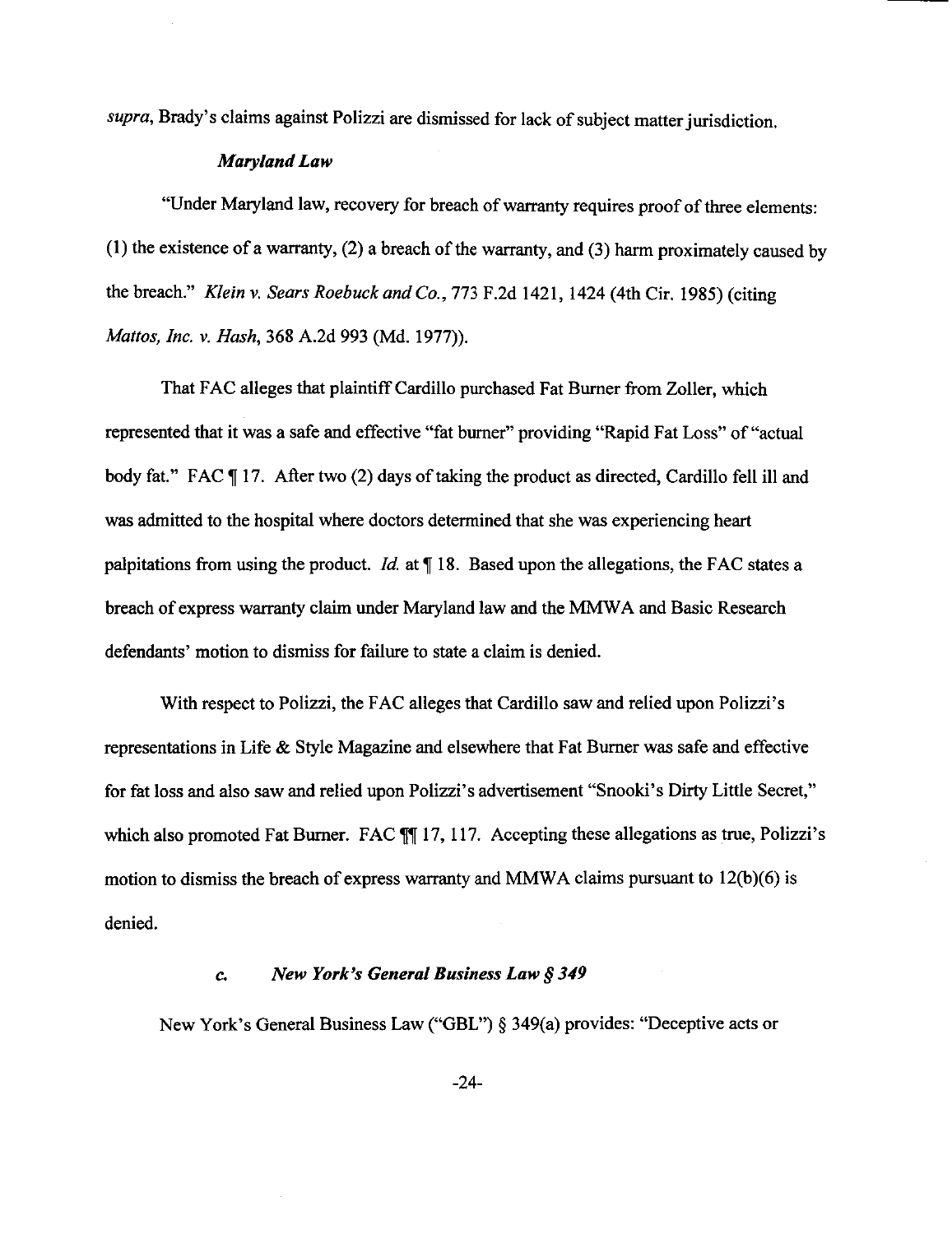practices in the conduct of any business, trade or commerce or in the furnishing of any service in this state are hereby declared unlawful." GBL § 349 "prohibits deceptive and misleading business practices and its scope is board indeed," *Wilner v. Allstate Ins. Co.,* 893 N.Y.S.2d 208, 213 (N.Y. App. Div. 2010), as it encompasses "virtually all economic activity" and" 'provides needed authority to cope with the numerous, ever-changing types of false and deceptive business practices which plague consumers in our State,' *"Karlin v. IVF America, Inc.,* 712 N.E.2d 662, 665 (N.Y. 1999) (quoting N.Y. Dept of Law, Mem to Governor, 1963 N.Y. Legis. Ann., at 105). "In order to properly plead a cause of action under GBL § 349, the party pleading the claim "should identify consumer-oriented misconduct which is deceptive and materially misleading to a reasonable consumer, and which causes actual damages." *Wilner,* 893 N.Y.S.2d 208 at 214.

The FAC alleges that Zantrex's warranties, directed at consumers, misrepresented that the products would provide consumers with rapid weight loss within approximately six (6) weeks of use, without diet and exercise. FAC  $\P$ [| 160, 161. In addition, it alleges that defendants' misrepresentations are materially misleading as to the safety and efficacy of Zantrex, which induces consumers to purchase the products. *Id.* at  $\P$  162.

Defendants move to dismiss plaintiffs' GBL claim, arguing that (I) plaintiffs do not point to a representation that is false; and (2) they improperly used the alleged deception as both the act and injury, which is foreclosed by *Small v. Lorillard Tobacco Co., Inc.,* 720 N.E.2d 892 (N.Y. 1999). In *Small,* New York's Court of Appeals held that a plaintiff must establish that the injury resulted from the deception, e.g., where a consumer pays a higher price for an item because of the misrepresentation. 720 N.E.2d 892 at 898 n.5. The court specifically rejected the argument that

-25-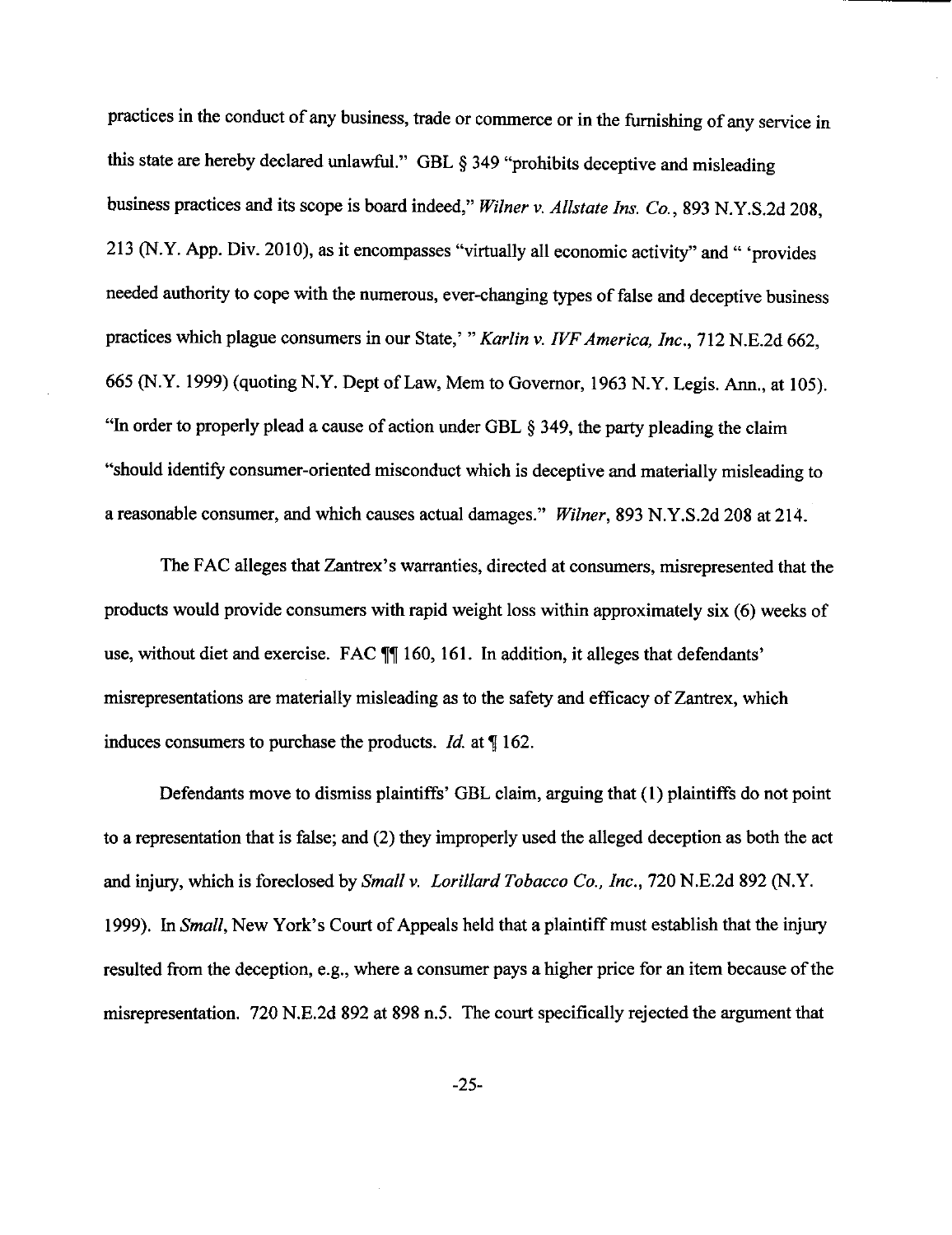consumers "who buy a product that they would not have purchased, absent a manufacturer's deceptive commercial practices, have suffered an injury." *Id.* at 898. The FAC alleges that "Brady and members of the New York subclass were injured as a result [of the deception regarding the safety and efficacy of Zantrex] because they paid for Zantrex products, which they would not have purchased had they known the true facts."<sup>9</sup> FAC  $\P$  $I$ <sub>162</sub>-63.

In addition, the Zantrex packaging in the FAC does not represent that the product is safe and cannot, therefore, amount to a material misrepresentation as a matter of law. *Id.* at **\ff** 56, 72. For the foregoing reasons, Basic Research defendants' motion to dismiss this claim is granted.<sup>10</sup>

#### *d. Maryland's Consumer Protection Statute*

Maryland's Consumer Protection Act ("MCPA") makes unlawful any: "Unfair or deceptive trade practices includ[ing] any [d]eception, fraud, false pretense, false premise, misrepresentation, or knowing concealment, suppression, or omission of any material fact with the intent that a consumer rely on the same in connection with ... [t]he promotion or sale of any consumer goods," Md. Code Ann., Com. Law§ 13-301(9)(i), and that "[a]ny practice prohibited by this title is a violation of this title, whether or not any consumer has in fact been misled, deceived, or damaged as a result of that practice." *Consumer Prot. Div. v. Morgan,* 874 A.2d 919,941 (Md. 2005) (quoting Md. Code Ann., Com. Law§ 13-302).

<sup>9</sup>*Cf. Ackerman v. Coca-Cola Co.,* No. 09 Civ. 0395,2010 WL 2925955, at \*23 (E.D.N.Y. July 21, 2010) (liability under GBL § 349 where "plaintiffs ... explicitly allege that "[ d]efendants command a premium price for vitamin water by distinguishing it from soft drinks (including their own), and by marketing and advertising it as a fortified beverage, a dietary supplement in liquid form."

<sup>&</sup>lt;sup>10</sup> Polizzi's motion to dismiss plaintiff Brady's New York claims was granted, *supra*, for lack of subject matter jurisdiction.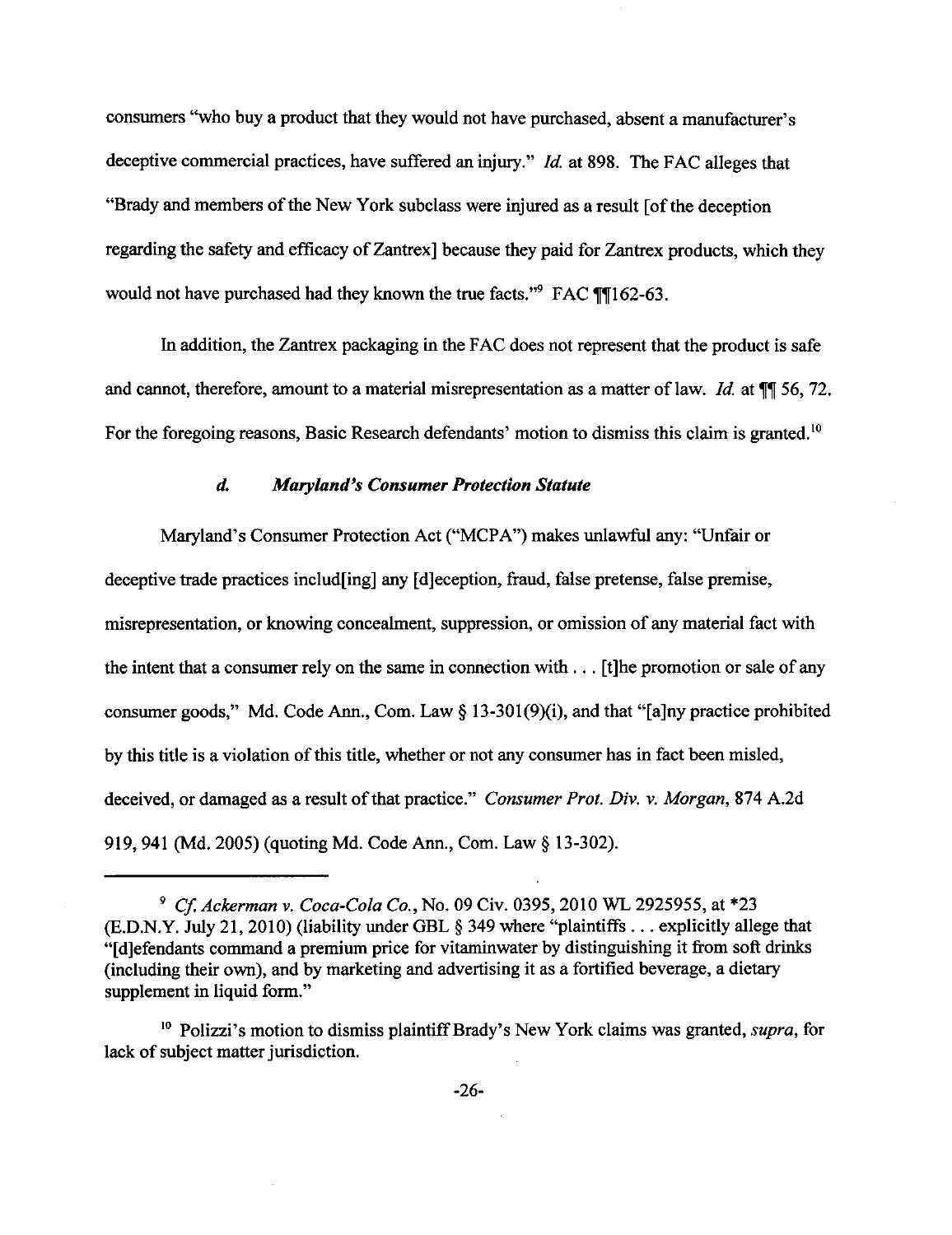The FAC alleges that plaintiff Cardillo is a consumer and that Zantrex is a consumer good under the MCPA. FAC  $\P$  186-87. Defendants allegedly committed unfair or deceptive acts and practices by making false representations about Zantrex, which were materially misleading as to the safety and efficacy of the products, to induce consumers to purchase the goods. *Id.* at **[194]** 189-91. As a result, Cardillo was injured by paying for Zantrex, which she would not have purchased had she known the true facts. *Id.* at  $\P$  193.

Zantrex does not represent that it is safe and, therefore, Cardillo cannot allege reliance on a statement defendants did not make. Additionally, the packaging included in the FAC represents that Zantrex provides rapid weight loss, intense energy and "546% more weight loss *than the leading ephedra-based diet pill,* (emphasis added)" which may amount to a warranty, but not to actionable fraud. Therefore, Basic Research defendants' and Polizzi's motions to dismiss are granted for failure to state a claim under the MCPA.

#### *e. Plaintiffs' Fraud and Negligent Misrepresentation Claims*

Under New York law, a claim for fraud requires a false misrepresentation of a material fact, *Kottler v. Deutsche BankAG,* 607 F. Supp. 2d 447,462 (S.D.N.Y. 2009), as do claims for negligent misrepresentation, which require "a false representation that [a defendant] should have known was incorrect, *Childers v. New York and Presbyterian Hosp.,* 36 F. Supp. 3d 292, 310 (S.D.N.Y. 2014). As plaintiffs have not established a false representation, Basic Research defendants' motion to dismiss the New York based fraud and negligent misrepresentation claims is granted.

With respect to claims under Maryland law, "[f]raud and negligent misrepresentation

-27-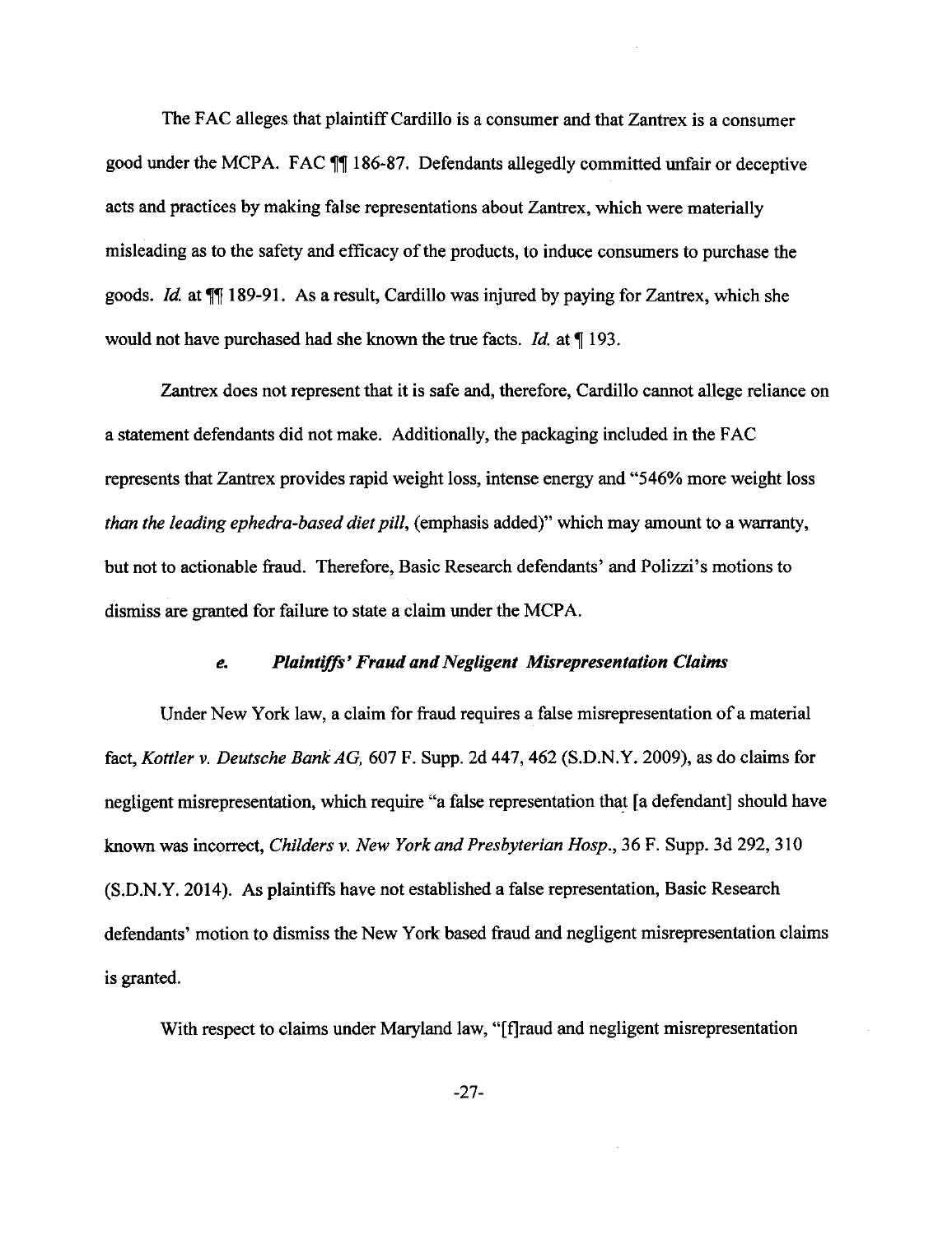share common elements. Both require the making of a false statement." *Gross v. Sussex Inc.,*  630 A.2d 1156, 1162 (Md. 1993). Accordingly, plaintiffs do not state a claim under Maryland law and Basic Research defendants' and Polizzi's motions to dismiss the MCPA fraud and negligent misrepresentation claims are granted pursuant to  $12(b)(6)$ .

# **f.** *Unjust Enrichment*

Under New York law, "[i]t is well settled that where a valid warranty governs the subject matter of a suit, a plaintiff cannot recover in quasi-contract, and it is appropriate to dismiss an unjust enrichment claim." *Haag v. Hyundai Motor Amer.,* 969 F. Supp. 2d 313, 317 (W.D.N.Y. 2013). As plaintiff Brady has stated a claim with respect to the breach of express warranty, the unjust enrichment claim is dismissed as duplicative.

"In Maryland, a claim of unjust enrichment has three elements: **'(1)** a benefit conferred upon the defendant by the plaintiff; (2) an appreciation or knowledge by the defendant of the benefit; and (3) the acceptance or retention by the defendant of the benefit under such circumstances as to make it inequitable for the defendant to retain the benefit without the payment of its value.'" *Stanley v. Central Garden and Pet Corp.,* 891 F. Supp. 2d 757, 766 (D. Md. 2012) (quoting *Hill v. Cross Country Settlements, LLC,* 936 A.2d 343, 351 (Md. 2007)).

The complaint alleges that plaintiffs conferred a benefit upon defendants by purchasing Zantrex; that defendants had knowledge of the benefits; and have been unjustly enriched in retaining the revenue derived from plaintiff's purchase. FAC  $\P$  180-182. This claim is dismissed because Cardillo received the product she purchased, and therefore, retention of the purchase price by defendants is not inequitable. Accordingly, Basic Research defendants' and

-28-